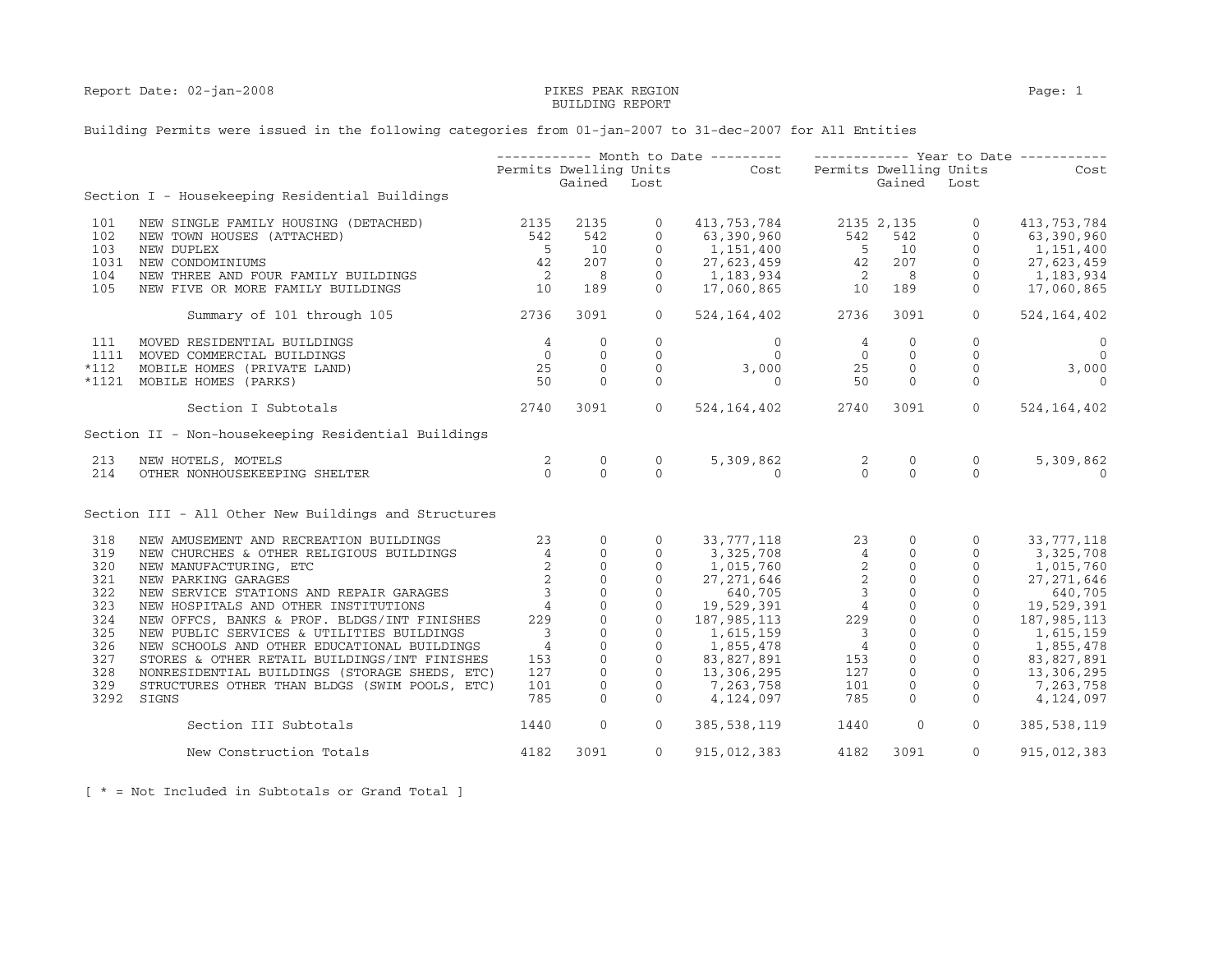### Report Date: 02-jan-2008 PEAK PEAK REGION PERS PEAK REGION Page: 2 external property of the contract of the BUILDING REPORT  $\sim$

## Building Permits were issued in the following categories from 01-jan-2007 to 31-dec-2007 for All Entities

|                          |                                                                                                                                                                                    | ----------- Month to Date --------- |                                  |              | ----------- Year to Date ---------- |                               |                                  |                        |                                    |
|--------------------------|------------------------------------------------------------------------------------------------------------------------------------------------------------------------------------|-------------------------------------|----------------------------------|--------------|-------------------------------------|-------------------------------|----------------------------------|------------------------|------------------------------------|
|                          |                                                                                                                                                                                    |                                     | Permits Dwelling Units<br>Gained | Lost         | Cost                                |                               | Permits Dwelling Units<br>Gained | Lost                   | Cost                               |
|                          | Section IV - Additions and Alterations                                                                                                                                             |                                     |                                  |              |                                     |                               |                                  |                        |                                    |
| 433<br>434<br>435<br>436 | RESIDENTIAL BLDGS CONV TO INCREASE UNITS<br>RESIDENTIAL ALTERATIONS (REMODEL, ADD, ETC)<br>RESIDENTIAL REMODEL THAT DECREASE UNITS<br>RESIDENTIAL GARAGES AND CARPORTS (ATT & DET) | 10511<br>$\Omega$<br>377            | $\mathbb O$<br>$\mathbb O$       |              | 7,130<br>121,240,145<br>11,692,113  | 2<br>10511<br>$\Omega$<br>377 | $\overline{0}$                   | $\mathbf{0}$           | 7,130<br>121,240,145<br>11,692,113 |
| 437                      | COMMERCIAL ALTERATIONS (ADD, REMODEL, ETC)                                                                                                                                         | 1652                                | $\Omega$                         |              | 82,787,494                          | 1652                          | $\Omega$                         | $\Omega$               | 82,787,494                         |
|                          | Section IV Subtotals                                                                                                                                                               | 12542                               | $\mathbf{0}$                     | $\mathbf{0}$ | 215,726,882                         | 12542                         | $\mathbf{0}$                     | $\mathbf{0}$           | 215,726,882                        |
|                          | Section V - Conversions                                                                                                                                                            |                                     |                                  |              |                                     |                               |                                  |                        |                                    |
| 540<br>541               | REMODEL COMMERCIAL TO RESIDENTIAL<br>REMODEL RESIDENTIAL TO COMMERCIAL                                                                                                             | $\Delta$                            | 0<br>$\Omega$                    | $\Omega$     | 22,183<br>293,424                   | $\frac{1}{4}$                 | $\Omega$                         | 0<br>$\Omega$          | 22,183<br>293,424                  |
|                          | Section V Subtotals                                                                                                                                                                | 5                                   | $\Omega$                         | $\Omega$     | 315,607                             | 5                             | $\Omega$                         | $\Omega$               | 315,607                            |
|                          | Section VI - Demolitions and Razing of Buildings                                                                                                                                   |                                     |                                  |              |                                     |                               |                                  |                        |                                    |
| 645<br>649               | DEMOLISH RESIDENTIAL BUILDINGS<br>DEMOLISH COMMERCIAL BUILDINGS                                                                                                                    | 57<br>38                            | $\mathbf 0$<br>$\Omega$          | 0<br>$\cap$  | 0<br>$\Omega$                       | 57<br>38                      | 0<br>$\Omega$                    | $\mathbf{0}$<br>$\cap$ | $\cap$                             |
|                          | Section VI Subtotals                                                                                                                                                               | 95                                  | $\Omega$                         | $\Omega$     | $\Omega$                            | 95                            | $\Omega$                         | $\Omega$               | $\Omega$                           |
|                          | Add, Alt and Conversion Totals                                                                                                                                                     | 12642                               | $\mathbf{0}$                     | $\circ$      | 216,042,489                         | 12642                         | $\mathbf{0}$                     | $\overline{0}$         | 216,042,489                        |
|                          | ***** GRAND TOTAL                                                                                                                                                                  | 16824                               | 3091                             |              | $0 \quad 1,131,054,872$             | 16824                         | 3091                             | $\overline{0}$         | 1,131,054,872                      |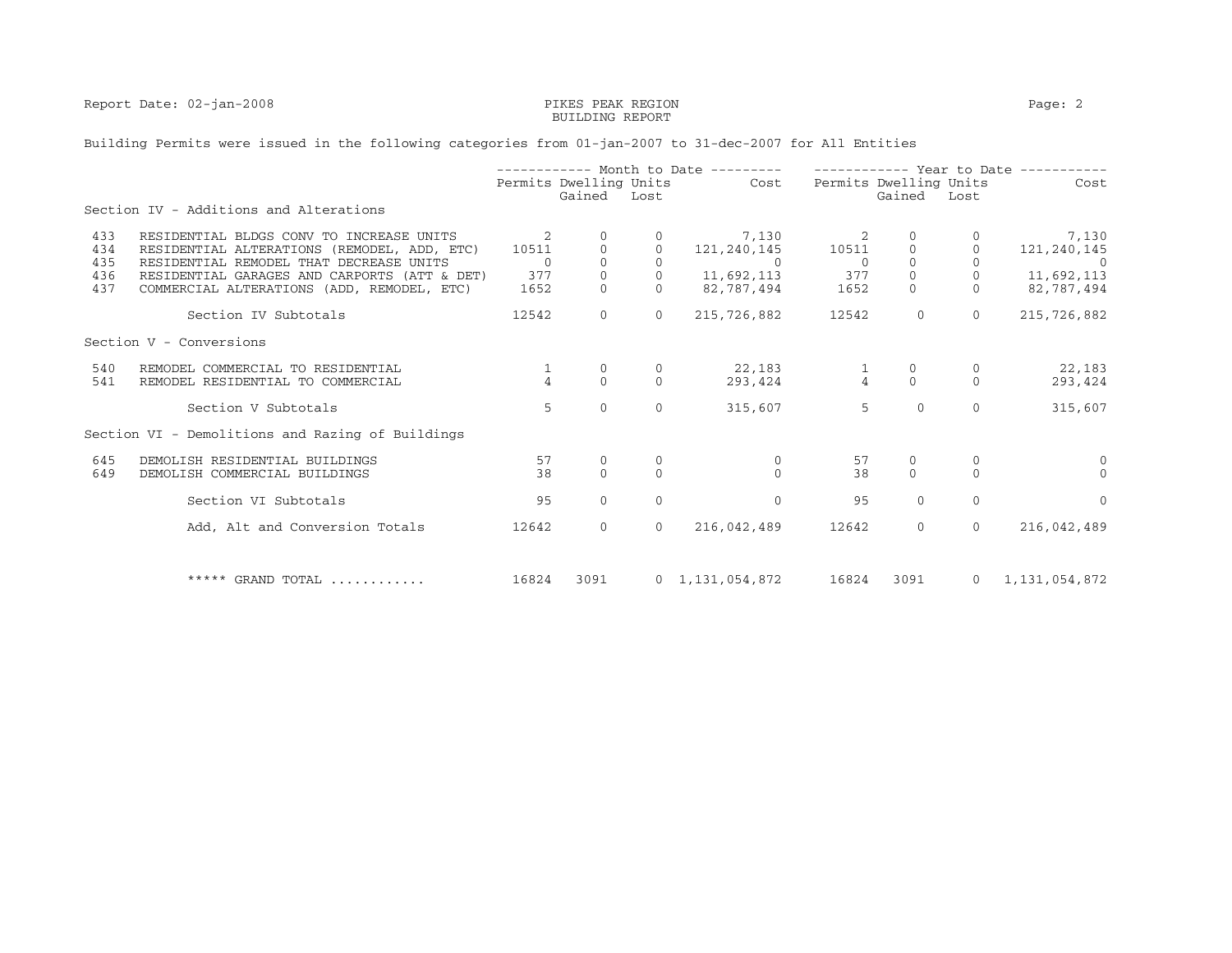#### Report Date: 02-jan-2008 Page: 3 external property of the contract of the BUILDING REPORT  $\sim$

Building Permits were issued in the following categories from 01-jan-2007 to 31-dec-2007 for All Entities

Section VII - Permits over \$ 500K

| Permit Classification<br>G05445 RESIDENTIAL GARAGES AND CARPORTS (ATT & DETACHED)                                                                                                         | DUS | Contractor<br>0 HOMEOWNER                                                       | Cost<br>500,000 |
|-------------------------------------------------------------------------------------------------------------------------------------------------------------------------------------------|-----|---------------------------------------------------------------------------------|-----------------|
| 10230 PINE PARK TR - DET GARAGE/ STORAGE                                                                                                                                                  |     |                                                                                 |                 |
| G13519 NEW OFFICES, BANKS, AND PROFESSIONAL BLDGS/INT FINISHES<br>415 E PIKES PEAK AV - OFFICE BUILDING - CORE & SHELL                                                                    |     | 0 FRED FLETEMEYER CO GEN CNTR IN                                                | 2,000,000       |
| G13532 NEW SINGLE FAMILY HOUSING (DETACHED)<br>9770 HIGHLAND GLEN PL - RESIDENCE                                                                                                          |     | 1 COPPER VALLEY BUILDERS, INC                                                   | 1,200,000       |
| G13643 NEW SINGLE FAMILY HOUSING (DETACHED)<br>4062 HODGEN POND CT - RESIDENCE ENG STAMPED                                                                                                | 1   | BARBARA MCGRATH CUST.HOME BLDR                                                  | 650,000         |
| G13752 NEW SINGLE FAMILY HOUSING (DETACHED)<br>6545 CONNAUGHT DR - RESIDENCE                                                                                                              |     | 1 MELSSEN CONSTRUCTION                                                          | 700,000         |
| G13788 STORES AND OTHER RETAIL BUILDINGS/INT FINISHES<br>5832 BARNES RD - NEW RESTAURANT                                                                                                  |     | 0 WESTEC CONSTRUCTION MGMT CO                                                   | 974,000         |
| G13912 COMMERCIAL ALTERATIONS (ADDITIONS, REMODELS, ETC)<br>1750 W UINTAH ST - INTERIOR & EXTERIOR REMODEL GROCERY                                                                        |     | 0 MARK YOUNG CONSTRUCTION, INC.                                                 | 769,940         |
| G13947 COMMERCIAL ALTERATIONS (ADDITIONS, REMODELS, ETC)<br>2035 AEROTECH DR - ADDITION TO HOTEL                                                                                          |     | 0 TOTAL DEVELOPMENT CORPORATION                                                 | 647,925         |
| G14056 COMMERCIAL ALTERATIONS (ADDITIONS, REMODELS, ETC) 0 G E JOHNSON CONSTR CO, INC<br>410 GOLD PASS HT - (2) ADDITIONS & FRONT PORCH<br>410 GOLD PASS HT - (2) ADDITIONS & FRONT PORCH |     |                                                                                 | 1,050,000       |
| G14375 STORES AND OTHER RETAIL BUILDINGS/INT FINISHES<br>625 N 19TH ST - NEW RETAIL STORE                                                                                                 |     | 0 CATAMOUNT CONSTRUCTORS, INC.                                                  | 1,564,000       |
| G14465 NEW SINGLE FAMILY HOUSING (DETACHED)<br>2610 TRISTINS GR - RESIDENCE                                                                                                               |     | 1 SIGNATURE CUSTOM BUILDER, LLC.                                                | 680,000         |
| G14502 NEW SINGLE FAMILY HOUSING (DETACHED)<br>1130 CAMBROOK CT - RESIDENCE ENG STAMPED                                                                                                   |     | 1 G & L ZARK HOMES                                                              | 500,000         |
| G14650 NEW HOSPITALS AND OTHER INSTITUTIONS<br>6001 E WOODMEN RD4, 5, 6 FLR - INT FINISH- HOSPITAL 4, 5, 6TH FLOOR                                                                        |     | 0 G E JOHNSON CONSTR CO, INC                                                    | 7,324,209       |
| G14713 NEW SINGLE FAMILY HOUSING (DETACHED)<br>1125 HIGH LAKE VW - RESIDENCE                                                                                                              |     | 1 OAKNOLL BUILDERS INC                                                          | 800,000         |
| G14853 STORES AND OTHER RETAIL BUILDINGS/INT FINISHES<br>5904 BARNES RD - NEW RETAIL STORE                                                                                                |     | 0 ROCHE CONSTRUCTORS, INC                                                       | 2,826,961       |
| G14863 NEW SINGLE FAMILY HOUSING (DETACHED)<br>15975 BAR X RD - RESIDENCE ENG STAMP                                                                                                       |     | 1 HOMEOWNER                                                                     | 550,000         |
| G15125 NEW SINGLE FAMILY HOUSING (DETACHED)                                                                                                                                               |     | 1 BAYWOOD HOMES                                                                 | 608,873         |
| 11751 SMOKEY HILL GR - RESIDENCE<br>G15148 NONRESIDENTAIL BUILDINGS (STORAGE SHEDS, ETC) 0 TORIX GENERAL CONTRACTORS, LLC                                                                 |     |                                                                                 | 625,930         |
| 2340 EXECUTIVE CI - OFFICE WAREHOUSE<br>G15507 STORES AND OTHER RETAIL BUILDINGS/INT FINISHES                                                                                             |     | $\begin{array}{cc}\n 0 & \text{THE LAW COMPANY}, & \text{INC.} \\  \end{array}$ | 9,666,893       |
| 3650 NEW CENTER PT - RETAIL BUILDING-FNDT ONLY/UPGRADE TO FULL STRUCTURE<br>G15553 COMMERCIAL ALTERATIONS (ADDITIONS, REMODELS, ETC) 0 G E JOHNSON CONSTR CO, INC                         |     |                                                                                 | 885,000         |
| 450 GOLD PASS HT - INTERIOR REMODEL-APARTMENT<br>G15640 STORES AND OTHER RETAIL BUILDINGS/INT FINISHES                                                                                    |     | 0 CATAMOUNT CONSTRUCTORS, INC.                                                  | 1,875,592       |
| 11605 MERIDIAN MARKET VW - RETAIL BUILDING - SHELL ONLY<br>G15650 NEW SINGLE FAMILY HOUSING (DETACHED)                                                                                    |     | 1 INTEGRITY HOME BUILDERS, LLC.                                                 | 800,000         |
| 6065 BUTTERMERE DR - RESIDENCE (SITE SPECIFIC)<br>G15696 NEW OFFICES, BANKS, AND PROFESSIONAL BLDGS/INT FINISHES                                                                          |     | 0 THE TIMBERSTONE GROUP, INC.                                                   | 715,510         |
| 2465 RESEARCH PK - OFFICE BUILDING - SHELL ONLY<br>G15774 NEW OFFICES, BANKS, AND PROFESSIONAL BLDGS/INT FINISHES                                                                         |     | 0 G E JOHNSON CONSTR CO, INC                                                    | 714,000         |
| 719 N CASCADE AV - NEW OFFICE<br>G16055 NEW HOTELS, MOTELS<br>555 AIRPORT CREEK PT - NEW HOTEL                                                                                            |     | 0 G.S. SYLER CONTRACTORS, INC.                                                  | 4,727,380       |
|                                                                                                                                                                                           |     |                                                                                 |                 |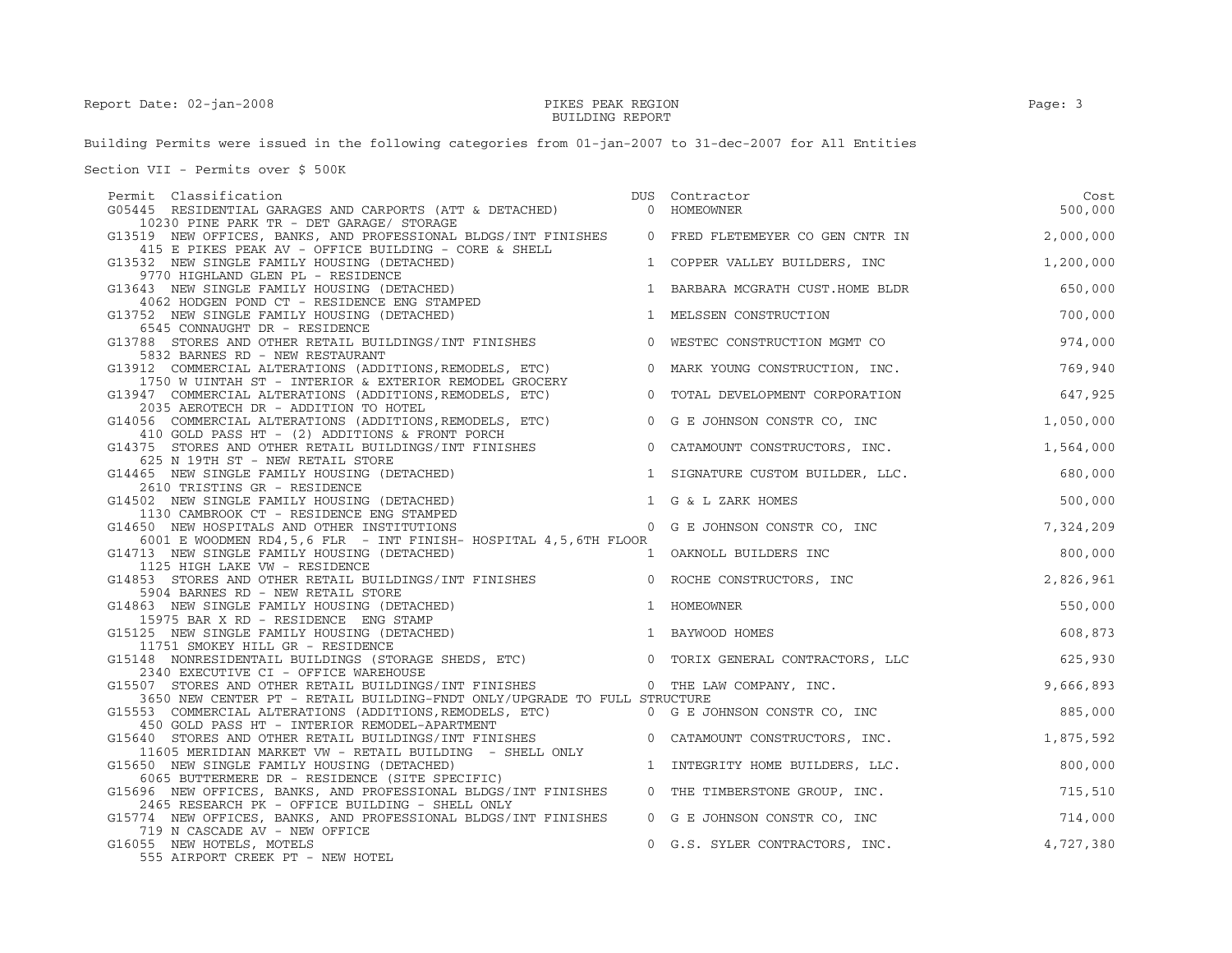| G16101 NEW OFFICES, BANKS, AND PROFESSIONAL BLDGS/INT FINISHES                                                                                                                                                                           | 0 HAMMERS CONSTRUCTION, INC              | 1,435,008  |
|------------------------------------------------------------------------------------------------------------------------------------------------------------------------------------------------------------------------------------------|------------------------------------------|------------|
| 1456 SELIX GR - OFFICE WAREHOUSE<br>G16272 NEW OFFICES, BANKS, AND PROFESSIONAL BLDGS/INT FINISHES 0 CALCON CONSTRUCTORS, INC.                                                                                                           |                                          | 14,715,918 |
| 250 SPECTRUM LO - NEW OFFICE/WAREHOUSE- FDTN ONLY (UPGRADE TO FINISH)                                                                                                                                                                    |                                          |            |
| G16450 NEW SINGLE FAMILY HOUSING (DETACHED)<br>1 HEMCO, INC.<br>5065 HIDDEN ROCK RD - RESIDENCE                                                                                                                                          |                                          | 800,000    |
| G16457 NEW SINGLE FAMILY HOUSING (DETACHED)                                                                                                                                                                                              | 1 BLACK ENT. - DBA TIFFANY HOMES 800,000 |            |
| 14834 SNOWY PINE PT - RESIDENCE<br>G16561 COMMERCIAL ALTERATIONS (ADDITIONS, REMODELS, ETC) 0 ART C KLEIN CONSTRUCTION, INC.                                                                                                             |                                          | 2,497,308  |
| 1601 MESA AV - CATHOLIC SCHOOL (ADDITION)<br>G16682 COMMERCIAL ALTERATIONS (ADDITIONS, REMODELS, ETC)                                                                                                                                    | 0 THE COLORADO COLLEGE                   | 818,000    |
| 908 N CASCADE - ADDITION TO CHILLER PLANT                                                                                                                                                                                                | 0 J.E. DUNN ROCKY MOUNTAIN, INC.         | 6,281,258  |
| G16715 NEW PARKING GARAGES<br>2218 BRIARGATE PK - PARKING GARAGE STRUCTURE<br>G16744 STORES AND OTHER RETAIL BUILDINGS/INT FINISHES<br>0 THE COPESTONE CO                                                                                |                                          | 1,188,000  |
| 5944 STETSON HILLS BLST 100-180 - NEW RETAIL BUILDING - SHELL ONLY                                                                                                                                                                       |                                          |            |
| G16836 COMMERCIAL ALTERATIONS (ADDITIONS, REMODELS, ETC) 0 G E JOHNSON CONSTR CO, INC<br>6011 E WOODMEN RD - ADDITION - FDN & SS W/UG P & E (UPGRADE TO SHELL)                                                                           |                                          | 8,000,000  |
| G16854 NEW SINGLE FAMILY HOUSING (DETACHED)                                                                                                                                                                                              | 1 BROOKBANK BUILDERS                     | 600,000    |
| 7215 EAGLE WING DR - RESIDENCE<br>G16868 STORES AND OTHER RETAIL BUILDINGS/INT FINISHES <b>60 BASSETT CONST CO</b><br>5505 TRAVEL PLAZA DR - NEW CONVENIENCE STORE (F#07-019)                                                            |                                          | 589,529    |
| G16974 NEW SINGLE FAMILY HOUSING (DETACHED)<br>4780 FOXCHASE WA - RESIDENCE                                                                                                                                                              | 1 MUDDY SHOES BUILDERS, LLC.             | 900,000    |
| G17019 NEW OFFICES, BANKS, AND PROFESSIONAL BLDGS/INT FINISHES<br>2084 AEROTECH DR - OFFICE WAREHOUSE                                                                                                                                    | 0 HAMMERS CONSTRUCTION, INC              | 977,505    |
| G17090 NEW SERVICE STATIONS AND REPAIR GARAGES<br>990 NEW SERVICE STATIONS AND REPAIR GARAGES<br>1706 S CAREFREE CI - AUTO REPAIR BUILDING - SHELL ONLY<br>17 STORES AND OTHER RETAIL BUILDINGS/INT FINISHES 10 BRYAN CONSTRUCTION, INC. | 0 FACILITIES CONTRACTING, INC.           | 582,364    |
| G17617 STORES AND OTHER RETAIL BUILDINGS/INT FINISHES<br>4515 CONTINENTAL HT - SHELL/RETAIL                                                                                                                                              |                                          | 800,000    |
| G17703 NEW SINGLE FAMILY HOUSING (DETACHED)<br>14913 SNOWY PINE PT - RESIDENCE                                                                                                                                                           | 1 BLACK ENT. - DBA TIFFANY HOMES         | 600,000    |
| G17727 NEW SINGLE FAMILY HOUSING (DETACHED)                                                                                                                                                                                              | 1 CANAAN COMPANY, THE                    | 820,000    |
| 15928 HUCKLEBERRY HT - RESIDENCE<br>G17742 NEW OFFICES, BANKS, AND PROFESSIONAL BLDGS/INT FINISHES<br>1476 SELIX GR - OFFICE/WAREHOUSE                                                                                                   | 0 HAMMERS CONSTRUCTION, INC              | 812,461    |
| G17771 NEW SINGLE FAMILY HOUSING (DETACHED)                                                                                                                                                                                              | 1 ST CROIX BUILDERS INC                  | 900,000    |
| 1005 HIGH LAKE VW - RESIDENCE<br>G17822 NEW SINGLE FAMILY HOUSING (DETACHED)                                                                                                                                                             | 1 MOELLER CUSTOM PROPERTIES, INC         | 500,000    |
| 2185 MULLIGAN DR - RESIDENCE<br>G17859 NEW OFFICES, BANKS, AND PROFESSIONAL BLDGS/INT FINISHES                                                                                                                                           | 0 ELDER CONSTRUCTION, INC                | 2,477,429  |
| 2955 PROFESSIONAL PL - SHELL BUILDING - OFFICE (TRUSSES PENDING)<br>G18013 NEW OFFICES, BANKS, AND PROFESSIONAL BLDGS/INT FINISHES<br>1985 AEROPLAZA DR - OFFICE / WAREHOUSE                                                             | 0 HAMMERS CONSTRUCTION, INC              | 927,549    |
| G18109 NEW SINGLE FAMILY HOUSING (DETACHED)                                                                                                                                                                                              | 1 MICHAEL H. DAVIS                       | 500,000    |
| 17830 PIONEER CROSSING 14717 - RESIDENCE<br>G18169 RESIDENTIAL ALTERATIONS (REMODEL, ADDITIONS, ETC)<br>70 MARLAND RD - DECK AND ADDITION ( UNHEATED)                                                                                    | 0 CHARLIE PATERSON CONSTR CO             | 500,000    |
| G18181 NEW OFFICES, BANKS, AND PROFESSIONAL BLDGS/INT FINISHES                                                                                                                                                                           | 0 GOLDEN TRIANGLE CONST. OF S.C.         | 883,629    |
| 6705 RANGEWOOD DR - MEDICAL OFFICE BUILDING<br>G18249 NEW SINGLE FAMILY HOUSING (DETACHED)                                                                                                                                               | 1 HAMMER HOMES                           | 600,000    |
| 4380 SAXTON HOLLOW RD - RESIDENCE<br>G18264 NEW CONDOMINIUMS                                                                                                                                                                             | 4 ELDER CONSTRUCTION, INC                | 727,708    |
| 467 EL PASO BLA-D - CONDOMINIUMS (4-UNIT BLDG) MS USE # 200726                                                                                                                                                                           |                                          |            |
| G18266 NEW CONDOMINIUMS                                                                                                                                                                                                                  | 4 ELDER CONSTRUCTION, INC                | 727,708    |
| 471 EL PASO BLA-D - CONDOMINIUMS (4 UNIT BLDG) MS # 2007-26<br>G18425 NEW OFFICES, BANKS, AND PROFESSIONAL BLDGS/INT FINISHES                                                                                                            | 0 G E JOHNSON CONSTR CO, INC             | 6,224,682  |
| 6001 E WOODMEN RD - INTERIOR FINISH/GARDEN LEVEL AND 3RD FLOOR<br>G18543 NEW SINGLE FAMILY HOUSING (DETACHED)                                                                                                                            | 1 CANAAN COMPANY, THE                    | 500,000    |
|                                                                                                                                                                                                                                          |                                          |            |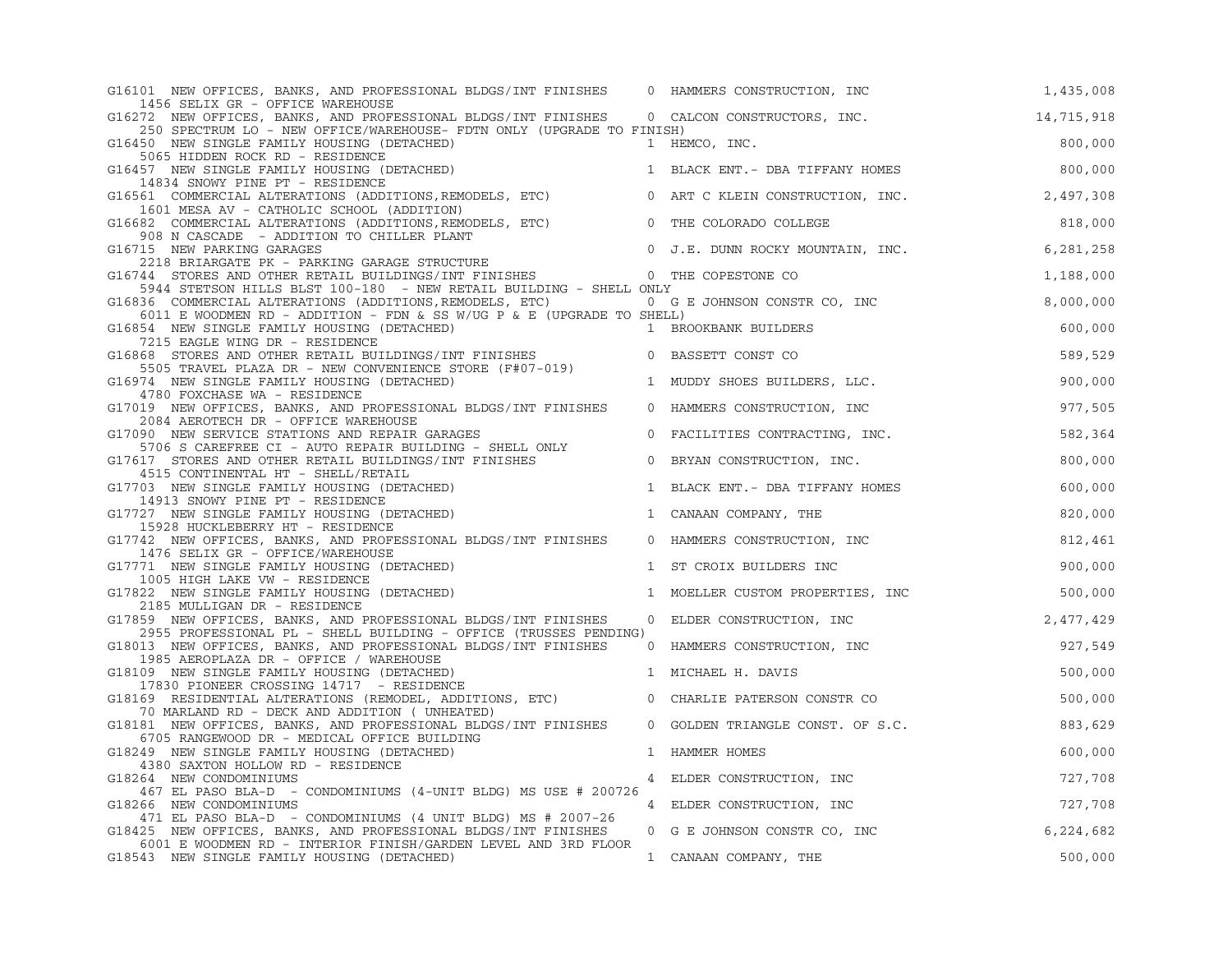| 19748 KNIGHTS CROSSING - RESIDENCE                                                                                                     |                |                                 |            |
|----------------------------------------------------------------------------------------------------------------------------------------|----------------|---------------------------------|------------|
| G18572 NEW SINGLE FAMILY HOUSING (DETACHED)<br>16229 FOREST LIGHT DR - RESIDENCE                                                       |                | 1 ACORDIA HOMES, INC.           | 650,000    |
| G18618 NEW OFFICES, BANKS, AND PROFESSIONAL BLDGS/INT FINISHES                                                                         |                | 0 HAMMERS CONSTRUCTION, INC     | 610,095    |
| 7231 COLE VW - OFFICE WAREHOUSE<br>G18687 NEW SCHOOLS AND OTHER EDUCATIONAL BUILDINGS                                                  | 1              | CALLI DEVELOPMENT SERVICES, INC | 550,400    |
| 6805 BISMARK RD - NEW DAY CARE CENTER<br>G18708 NEW AMUSEMENT AND RECREATION BUILDINGS                                                 |                |                                 | 925,976    |
| 4250 CHEYENNE MOUNTAIN ZO RD - EVENTS CENTER W/ ARTIST GATEWAY                                                                         | $\overline{0}$ | G E JOHNSON CONSTR CO, INC      |            |
| G18922 NEW CONDOMINIUMS<br>6315 ANDERSON MILL HT - NEW CONDOMINIUMS                                                                    | 22             | CENTURY COMMUNITIES             | 2,957,082  |
| G18996 NEW SINGLE FAMILY HOUSING (DETACHED)                                                                                            |                | 1 S & S HOMES, LLC.             | 1,250,000  |
| 9731 HIGHLAND GLEN PL - RESIDENCE<br>G19031 NEW SINGLE FAMILY HOUSING (DETACHED)                                                       |                | 1 RAMPART CONSTRUCTION          | 727,000    |
| 17460 COLONIAL PARK DR - RESIDENCE                                                                                                     |                |                                 |            |
| G19183 NEW SINGLE FAMILY HOUSING (DETACHED)<br>211 CRYSTAL VALLEY RD - RESIDENCE                                                       |                | 1 S.C. SCOTT CONST. CONSULTING  | 750,000    |
| G19284 NEW OFFICES, BANKS, AND PROFESSIONAL BLDGS/INT FINISHES                                                                         | $\mathbf 0$    | WELLS & WEST GENERAL CONT. INC  | 4,805,874  |
| 2880 INTERNATIONAL CI10 - INTERIOR FINISH- OFFICE (BASEMENT)<br>G19358 NEW OFFICES, BANKS, AND PROFESSIONAL BLDGS/INT FINISHES         | $\Omega$       | PCL CONSTRUCTION SERVICES, INC  | 2,400,000  |
| 1400 E BOULDER STFLR 6/7 - INTERIOR FINISH - MEDICAL OFFICE<br>G19361 NEW SINGLE FAMILY HOUSING (DETACHED)                             |                | 1 KGM2 CONSTRUCTION ENT., INC.  | 690,000    |
| 5910 BUTTERMERE DR - RESIDENCE -                                                                                                       |                |                                 |            |
| G19756 NEW SINGLE FAMILY HOUSING (DETACHED)<br>11781 SMOKEY HILL GR - RESIDENCE                                                        | 1              | BAYWOOD HOMES                   | 520,000    |
| G20017 COMMERCIAL ALTERATIONS (ADDITIONS, REMODELS, ETC)                                                                               | $\mathbf 0$    | CENTURY COMMERCIAL BLDRS. CORP  | 544,000    |
| 1110 E CHEYENNE RD - ADDITION TO RETAIL AND PARTIAL REMODEL<br>G20044 NEW INDUSTRIAL BUILDINGS (MANUFACTURING ETC)                     | $\overline{0}$ | T. N. PARKER CONSTRUCTION, LLC  | 815,760    |
| 7885 RED GRANITE LO - MANUFACTURING BUILDING<br>G20088 NEW OFFICES, BANKS, AND PROFESSIONAL BLDGS/INT FINISHES                         | $\mathbf 0$    | PINKARD CONSTRUCTION COMPANY    | 6,472,408  |
| 1055 N NEWPORT RD - NEW OFFICE (CORE AND SHELL)                                                                                        |                |                                 |            |
| G20089 NEW OFFICES, BANKS, AND PROFESSIONAL BLDGS/INT FINISHES<br>170 S PARKSIDE DR - NEW OFFICE BUILDING                              | $\overline{0}$ | COLARELLI CONSTRUCTION, INC.    | 1,821,522  |
| G20303 NEW OFFICES, BANKS, AND PROFESSIONAL BLDGS/INT FINISHES                                                                         |                | 0 THOMAS GEN. CONTRACTORS, INC. | 1,007,257  |
| 4190 E WOODMEN RD - SHELL BUILDING-CHG FR 7445 YELLOWWOOD EFF4/12/07<br>G20386 NEW OFFICES, BANKS, AND PROFESSIONAL BLDGS/INT FINISHES |                | 0 TRI-STAR MASONRY, INC.        | 1,633,130  |
| 13570 MEADOWGRASS DR - OFFICE BUILDING - SHELL ONLY                                                                                    |                |                                 |            |
| G20388 NEW SINGLE FAMILY HOUSING (DETACHED)<br>4975 FOXCHASE WA - RESIDENCE                                                            |                | 1 HIDDEN ROCK CUSTOM DES., INC  | 1,500,000  |
| G20504 STORES AND OTHER RETAIL BUILDINGS/INT FINISHES                                                                                  |                | 0 THE PIONEER GROUP CORP        | 566,000    |
| 6040 BARNES RD - NEW RETAIL STORE<br>G20702 NEW SINGLE FAMILY HOUSING (DETACHED)                                                       |                | 1 HOMEOWNER                     | 650,000    |
| 17890 PIONEER CROSSING - RESIDENCE                                                                                                     |                |                                 |            |
| G20816 NEW OFFICES, BANKS, AND PROFESSIONAL BLDGS/INT FINISHES<br>2446 RESEARCH PK - SHELL BUILDING - OFFICE                           |                | 0 THOMAS GEN. CONTRACTORS, INC. | 1,270,875  |
| G20818 NEW OFFICES, BANKS, AND PROFESSIONAL BLDGS/INT FINISHES                                                                         |                | 0 THOMAS GEN. CONTRACTORS, INC. | 1,039,208  |
| 2430 RESEARCH PK - SHELL - OFFICES<br>G21052 NEW OFFICES, BANKS, AND PROFESSIONAL BLDGS/INT FINISHES                                   | $\overline{0}$ | THOMAS GEN. CONTRACTORS, INC.   | 1,682,442  |
| 2438 RESEARCH PK - SHELL- OFFICES<br>G21088 NEW SCHOOLS AND OTHER EDUCATIONAL BUILDINGS                                                |                |                                 | 1,096,512  |
| 7312 MCLAUGHLIN RD - NEW SCHOOL AND CHILDCARE CENTER                                                                                   | $\mathbf 0$    | BRYAN CONSTRUCTION, INC.        |            |
| G21169 NEW HOSPITALS AND OTHER INSTITUTIONS                                                                                            | $\mathbf 0$    | G E JOHNSON CONSTR CO, INC      | 9,561,457  |
| 6001 E WOODMEN RD - INTERIOR FINISH 1ST & 2ND FLOORS (TREATMENT)<br>G21184 NEW CONDOMINIUMS                                            |                | 2 PICARD ENTERPRISES, INC.      | 566,500    |
| 210 EAGLE SUMMIT PT - NEW CONDOMINIUMS                                                                                                 |                |                                 |            |
| G21194 NEW CONDOMINIUMS                                                                                                                |                | 2 PICARD ENTERPRISES, INC.      | 566,500    |
| 220 EAGLE SUMMIT PT - NEW CONDOMINIUM BUILDING 2 UNITS<br>G21259 NEW OFFICES, BANKS, AND PROFESSIONAL BLDGS/INT FINISHES               |                | 0 BRYAN CONSTRUCTION, INC.      | 11,346,051 |
| 655 SPACE CENTER DR - NEW OFFICES/CORE AND SHELL ONLY                                                                                  |                |                                 |            |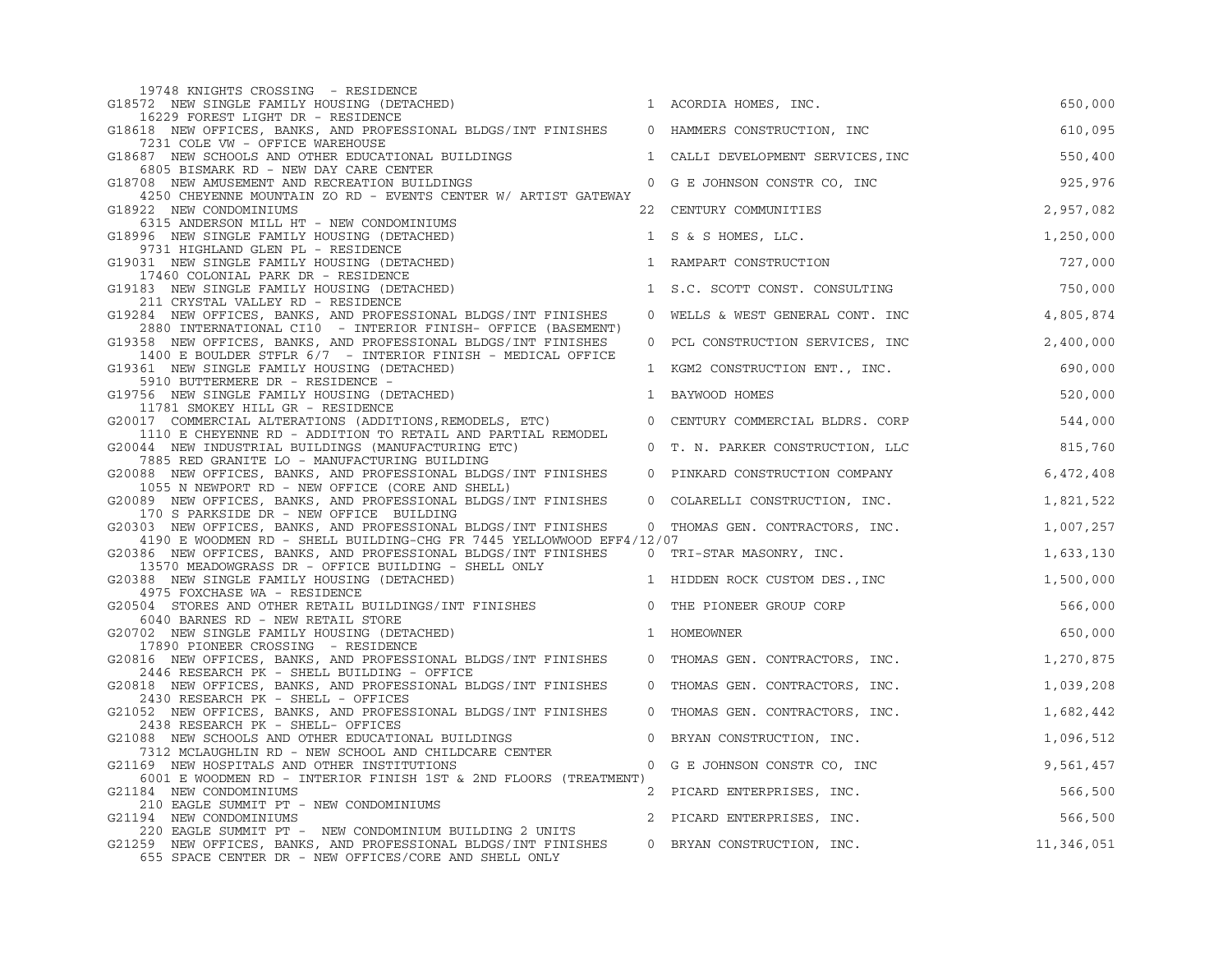| G21449 NEW OFFICES, BANKS, AND PROFESSIONAL BLDGS/INT FINISHES                                                                                                                | $\mathbf{0}$   | HILL COMMERCIAL CONSTRUCTION               | 504,026   |
|-------------------------------------------------------------------------------------------------------------------------------------------------------------------------------|----------------|--------------------------------------------|-----------|
| 6436 S HWY 85-87 C - TENANT FINISH DENTAL OFFICE (FTN 07-060M)<br>G21506 COMMERCIAL ALTERATIONS (ADDITIONS, REMODELS, ETC)                                                    |                | 0 BRYAN CONSTRUCTION, INC.                 | 2,653,102 |
| 990 MOTOR CITY DR - INTERIOR/EXTERIOR REMODEL/CAR DEALER<br>G21557 NEW SINGLE FAMILY HOUSING (DETACHED)<br>5270 VESSEY RD - RESIDENCE                                         |                | 1 HIDDEN ROCK CUSTOM DES., INC             | 1,300,000 |
| G21569 NEW SINGLE FAMILY HOUSING (DETACHED)<br>10977 SILVER MOUNTAIN PT - RESIDENCE                                                                                           |                | 1 BAYWOOD HOMES                            | 600,000   |
| G21820 NEW SINGLE FAMILY HOUSING (DETACHED)<br>10957 SILVER MOUNTAIN PT - RESIDENCE                                                                                           | $\mathbf{1}$   | BAYWOOD HOMES                              | 660,000   |
| G21845 NEW SINGLE FAMILY HOUSING (DETACHED)<br>15645 POLE PINE PT - RESIDENCE                                                                                                 |                | 1 BAYWOOD HOMES                            | 530,000   |
| G22065 NEW SINGLE FAMILY HOUSING (DETACHED)                                                                                                                                   |                | 1 CONSTRUCTION BY GENESIS, INC.            | 575,000   |
| 18125 STEEPLECHASE DR - RESIDENCE<br>G22076 NEW OFFICES, BANKS, AND PROFESSIONAL BLDGS/INT FINISHES<br>2220 BRIARGATE PKBLDG B - INTERIOR FINISH - OFFICE, PHASE 2            |                | 0 J.E. DUNN ROCKY MOUNTAIN, INC.           | 3,305,174 |
| G22115 NEW SINGLE FAMILY HOUSING (DETACHED)                                                                                                                                   |                | 1 FOUNTAINHEAD HOMES                       | 800,000   |
| 715 PAISLEY DR - RESIDENCE<br>G22273 NEW OFFICES, BANKS, AND PROFESSIONAL BLDGS/INT FINISHES                                                                                  |                | 0 COLARELLI CONSTRUCTION, INC.             | 744,682   |
| 4920 N UNION BL - NEW BANK<br>G22574 NEW CONDOMINIUMS                                                                                                                         | 2              | CLASSIC RES CONSTR CO INC                  | 545,436   |
| 1594 LEWIS RIDGE VW - CONDO (UNIT A DUPLEX)<br>G22938 NEW SINGLE FAMILY HOUSING (DETACHED)                                                                                    |                | 1 NICHOLS & COMITO, LLC.                   | 720,000   |
| 5205 OLD STAR RANCH VW - RESIDENCE (SITE SPECIFIC)<br>G23269 NEW SINGLE FAMILY HOUSING (DETACHED)<br>4551 RED ROCK RANCH DR - RESIDENCE                                       | 1              | COPPER VALLEY BUILDERS, INC                | 615,000   |
| G23312 NEW SINGLE FAMILY HOUSING (DETACHED)                                                                                                                                   |                | 1 HANDCRAFTED CONSTRUCTION                 | 650,000   |
| 2651 TRISTINS GR - RESIDENCE<br>G23321 NEW SINGLE FAMILY HOUSING (DETACHED)                                                                                                   |                | 1 MURPHY'S CUSTOM HOME                     | 590,000   |
| 17544 COLONIAL PARK DR - RESIDENCE<br>52 NEW SINGLE FAMILY HOUSING (DETACHED)<br>5085 SAXTON HOLLOW RD - RESIDENCE ENG STAMPED<br>G23352 NEW SINGLE FAMILY HOUSING (DETACHED) |                | 1 CONSTRUCTION BY GENESIS, INC.            | 625,000   |
| G23495 NEW CONDOMINIUMS                                                                                                                                                       |                | 20 BLUE SPRUCE CONSTRUCTORS, LLC 1,932,488 |           |
| 5354 PALOMINO RANCH PT - NEW CONDOMINIUMS - 20 UNITS MODEL HOME EXP. 4-25-09                                                                                                  |                |                                            |           |
| G23512 NONRESIDENTAIL BUILDINGS (STORAGE SHEDS, ETC) 0 WINCEK CONSTRUCTION, INC.<br>5310 TUTT BLA - MINI STORAGE                                                              |                |                                            | 553,320   |
| G23599 STORES AND OTHER RETAIL BUILDINGS/INT FINISHES<br>6395 CORPORATE CENTRE CI - RETAIL/OFFICE/WAREHOUSE-SHELL ONLY                                                        |                | 0 JIM RHEIN CONSTRUCTION, INC.             | 1,248,288 |
| G23783 STORES AND OTHER RETAIL BUILDINGS/INT FINISHES<br>3715 BLOOMINGTON ST - NEW RETAIL STORE                                                                               | $\overline{0}$ | THE COPESTONE CO                           | 745,039   |
| G23879 NEW SINGLE FAMILY HOUSING (DETACHED)<br>17895 PIONEER CROSSING - RESIDENCE                                                                                             |                | 1 HACIENDA CONSTRUCTION, INC.              | 500,000   |
| G24052 NEW SINGLE FAMILY HOUSING (DETACHED)                                                                                                                                   |                | 1 HOMEOWNER                                | 800,000   |
| 4255 OLD SCOTCHMAN WA - RESIDENCE<br>G24385 NEW SINGLE FAMILY HOUSING (DETACHED)<br>429 BOND ST - RESIDENCE (MS # 2007-114)                                                   |                | 1 AALTO CONSTRUCTION                       | 500,000   |
| G24546 NEW SINGLE FAMILY HOUSING (DETACHED)<br>4155 STONE MANOR HT - RESIDENCE                                                                                                |                | 1 NEWPORT CO, THE                          | 1,000,000 |
| G24605 COMMERCIAL ALTERATIONS (ADDITIONS, REMODELS, ETC)                                                                                                                      |                | 0 DANIEL-BARRY CONSTRUCTION INC            | 1,023,020 |
| 320 WOOTEN RD - INT REMODEL 320 BLDG<br>G24810 NEW OFFICES, BANKS, AND PROFESSIONAL BLDGS/INT FINISHES<br>4105 BRIARGATE PK - MEDICAL OFFICE - SHELL ONLY                     |                | 0 DSP BUILDERS INC                         | 9,168,292 |
| G24818 NEW OFFICES, BANKS, AND PROFESSIONAL BLDGS/INT FINISHES<br>4125 BRIARGATE PK - MEDICAL OFFICE - SHELL ONLY                                                             |                | 0 DSP BUILDERS INC                         | 9,168,292 |
| G25009 NEW OFFICES, BANKS, AND PROFESSIONAL BLDGS/INT FINISHES                                                                                                                | $\mathbf 0$    | EXECUTIVE CUSTOM CONSTRUCTION              | 1,753,252 |
| 12325 ORACLE BL - OFFICE BUILDING - SHELL ONLY<br>G25015 NEW SINGLE FAMILY HOUSING (DETACHED)<br>11920 HOWELLS RD - RESIDENCE                                                 |                | 1 ACORDIA HOMES, INC.                      | 520,000   |
| G25126 NEW SINGLE FAMILY HOUSING (DETACHED)                                                                                                                                   |                | 1 RIVERWOOD HOMES OF COLORADO              | 900,000   |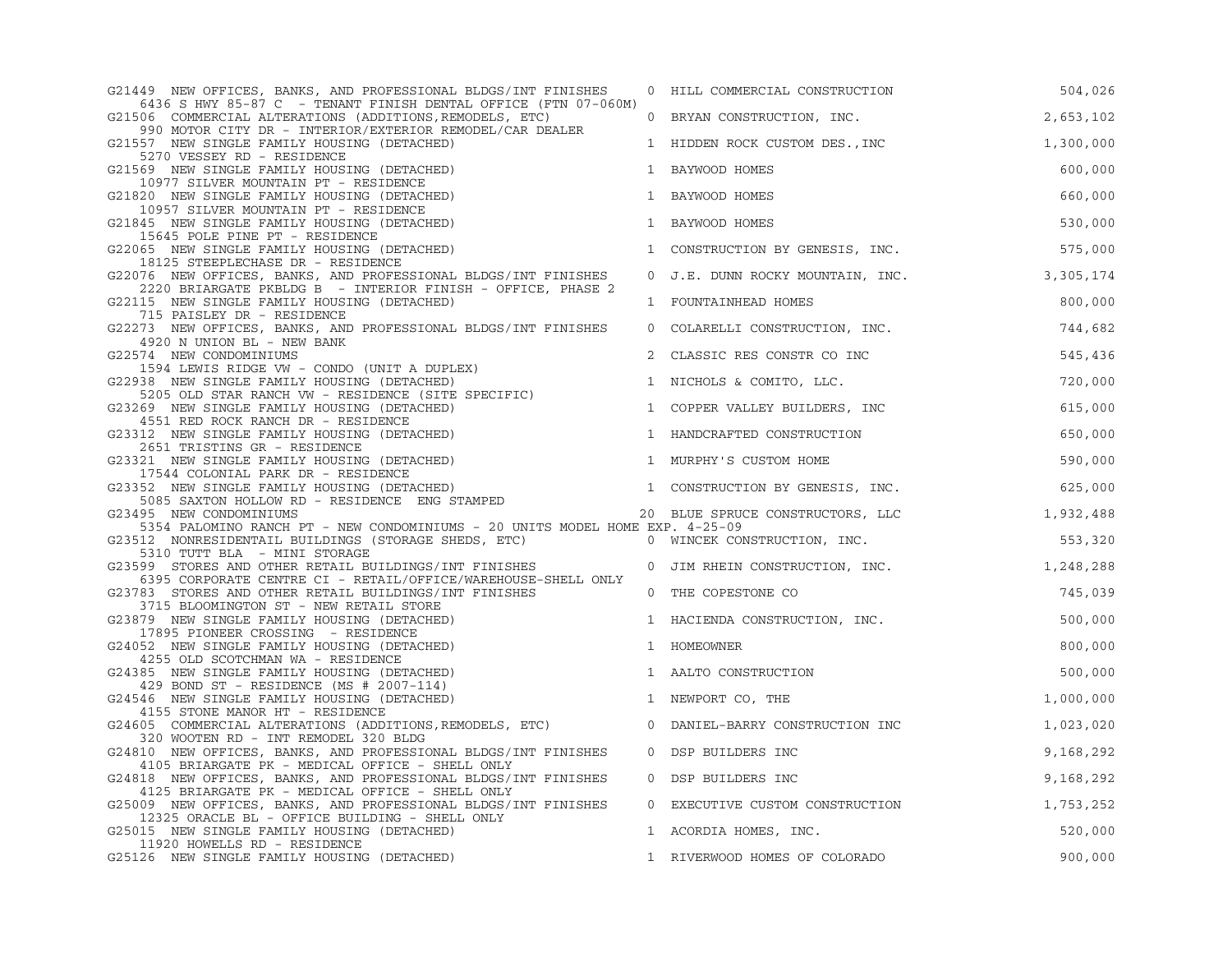| 13790 HILDENSHIRE PL - RESIDENCE                                                                                                                                                                      |                |                                     |           |
|-------------------------------------------------------------------------------------------------------------------------------------------------------------------------------------------------------|----------------|-------------------------------------|-----------|
| G25204 NEW OFFICES, BANKS, AND PROFESSIONAL BLDGS/INT FINISHES 0 ART C KLEIN CONSTRUCTION, INC.<br>3470 CENTENNIAL BL - OFFICE BUILDING - FNDTN ONLY (CORE/SHELL 6/15/07)                             |                |                                     | 2,687,755 |
| G25270 NEW OFFICES, BANKS, AND PROFESSIONAL BLDGS/INT FINISHES                                                                                                                                        |                | 0 RIVERS DEVELOPMENT, INC.          | 501,168   |
| 7621 AUSTIN BLUFFS PK - OFFICE BUILDING - SHELL ONLY<br>G25355 NEW OFFICES, BANKS, AND PROFESSIONAL BLDGS/INT FINISHES                                                                                |                | 0 RIVERS DEVELOPMENT, INC.          | 501,168   |
| 7615 AUSTIN BLUFFS PK - OFFICE BUILDING - SHELL ONLY<br>G25542 NONRESIDENTAIL BUILDINGS (STORAGE SHEDS, ETC)                                                                                          |                | 0 T-BONE CONSTRUCTION, INC.         | 526,682   |
| 729 WOOTEN RD - NEW METAL STORAGE SHED<br>G25666 NEW SINGLE FAMILY HOUSING (DETACHED)                                                                                                                 |                | 1 LAURIA BLDRS. & LAND, LLC.        | 610,000   |
| 13260 PEREGRINE CI - RESIDENCE<br>G25683 NEW SINGLE FAMILY HOUSING (DETACHED)                                                                                                                         |                | 1 J. C. FELDMAN CONSTRUCTION        | 650,000   |
| 16015 BAR X RD - RESIDENCE<br>16015 BAR X RD - RESIDENCE<br>764  NEW SINGLE FAMILY HOUSING (DETACHED)<br>1363 OLD CEDAR CV - RESIDENCE (SITE SPECIFIC)<br>G25764 NEW SINGLE FAMILY HOUSING (DETACHED) |                | 1 MAYNARD BUILDING COMPANY          | 540,000   |
| G25843 NEW SINGLE FAMILY HOUSING (DETACHED)                                                                                                                                                           |                | 1 MURPHY'S CUSTOM HOME              | 850,000   |
| 13885 TEWKESBURY CT - RESIDENCE ENGINEERED STAMPED<br>G25972 NEW SINGLE FAMILY HOUSING (DETACHED)                                                                                                     |                | 1 WOOD WORKS UNLIMITED              | 505,000   |
| 8964 SHIPMAN LN - RESIDENCE<br>G26452 NEW SINGLE FAMILY HOUSING (DETACHED)                                                                                                                            |                | 1 HIDDEN ROCK CUSTOM DES., INC      | 750,000   |
| 14150 MILLHAVEN PL - RESIDENCE<br>G26468 COMMERCIAL ALTERATIONS (ADDITIONS, REMODELS, ETC) 0 SHERWOOD CONSTRUCTION, LLC.                                                                              |                |                                     | 1,110,000 |
| 1625 S 8TH ST - CHURCH ADDITION<br>G26538 STORES AND OTHER RETAIL BUILDINGS/INT FINISHES                                                                                                              |                | 0 COLORADO STRUCTURES INC<br>-2423) | 1,472,672 |
| 16086 JACKSON CREEK PK - RETAIL BUILDING THRU FINISH (TAX 2007-2423)                                                                                                                                  |                |                                     |           |
| G26577 NEW OFFICES, BANKS, AND PROFESSIONAL BLDGS/INT FINISHES<br>13475 VOYAGER PK - NEW BANK                                                                                                         |                | 0 EXECUTIVE CUSTOM CONSTRUCTION     | 895,000   |
| G26591 NEW AMUSEMENT AND RECREATION BUILDINGS<br>3035 NEW CENTER PT - RESTAURANT/ENTERTAINMENT BLDG                                                                                                   | $\overline{0}$ | COLARELLI CONSTRUCTION, INC.        | 6,257,946 |
| G26592 NEW SINGLE FAMILY HOUSING (DETACHED)<br>4245 RUSHING LEAVES LN - RESIDENCE SEE G37232 FOR NEW PERMIT                                                                                           |                | 1 TUSCANY BUILDERS                  | 831,000   |
| G27013 NEW SINGLE FAMILY HOUSING (DETACHED)<br>6185 CONNAUGHT DR - RESIDENCE (DOES NOT OWE ANY UTILITIES)                                                                                             |                | 1 RSD - ROCK SOLID DEVELOPMENT      | 600,000   |
| G27348 NEW SINGLE FAMILY HOUSING (DETACHED)                                                                                                                                                           |                | 1 CONSTRUCTION BY GENESIS, INC.     | 1,500,000 |
| 5265 VESSEY RD - RESIDENCE<br>G27479 STORES AND OTHER RETAIL BUILDINGS/INT FINISHES                                                                                                                   |                | 0 COLORADO STRUCTURES INC           | 1,493,698 |
| 16096 JACKSON CREEK PK - RETAIL BUILDING THRU FINISH (TAX 2007-2422)<br>G27538 NEW CONDOMINIUMS                                                                                                       |                | 10 ROBERT SCOTT GEN. CONTR., INC.   | 1,133,978 |
| 1530 LITTLE BEAR CREEK PT - NEW CONDOMINIUMS 10 UNITS                                                                                                                                                 |                |                                     | 795,353   |
| G27703 NEW OFFICES, BANKS, AND PROFESSIONAL BLDGS/INT FINISHES 0 ART C KLEIN CONSTRUCTION, INC.<br>4711 OPUS DR - NEW OFFICE BUILDING - SHELL ONLY                                                    |                |                                     |           |
| G27751 NEW CONDOMINIUMS<br>1535 MONTEREY RD100-230 - NEW CONDOMINIUMS                                                                                                                                 | 6              | DAKOTA TECH BUILDERS, INC.          | 782,698   |
| G27801 NEW SINGLE FAMILY HOUSING (DETACHED)<br>4040 SAUNDERTON GR - RESIDENCE                                                                                                                         |                | 1 HOMEOWNER                         | 2,250,000 |
| G27850 NEW SINGLE FAMILY HOUSING (DETACHED)                                                                                                                                                           |                | 1 HIGH POINT CUSTOM HOMES           | 588,000   |
| 3760 HILL CI - RESIDENCE SINGLE FAMILY DETACHED A-2<br>G27884 NEW SINGLE FAMILY HOUSING (DETACHED)                                                                                                    |                | 1 CLASSIC RES CONSTR CO INC         | 1,950,000 |
| 1514 VINE CLIFF HT - RESIDENCE (ENGINEERED STAMPED)<br>G27889 STORES AND OTHER RETAIL BUILDINGS/INT FINISHES                                                                                          | $\overline{0}$ | COLORADO STRUCTURES INC             | 578,000   |
| 15854 JACKSON CREEK PK - RETAIL BUILDING - SHELL ONLY<br>G28068 COMMERCIAL ALTERATIONS (ADDITIONS, REMODELS, ETC)                                                                                     |                | 0 ED GREEN & SON CONSTRUCTION       | 2,075,000 |
| 3950 N ACADEMY BL - ADDITION TO CHURCH - WORSHIP CENTER<br>G28080 NEW AMUSEMENT AND RECREATION BUILDINGS                                                                                              |                | 0 G E JOHNSON CONSTR CO, INC        | 7,000,000 |
| 17250 JACKSON CREEK PK - NEW REC BUILDING<br>G28380 NEW SINGLE FAMILY HOUSING (DETACHED)                                                                                                              |                | 1 GREGOIRE HOMES                    | 2,600,000 |
| 4885 BROADLAKE VW - RESIDENCE<br>G28440 NEW PUBLIC SERVICES & UTILITIES BUILDINGS                                                                                                                     | $\mathbf{0}$   | WHITE CONSTRUCTION GROUP            | 1,286,051 |
| 3737 AIRPORT RD - NEW FIRE STATION                                                                                                                                                                    |                |                                     |           |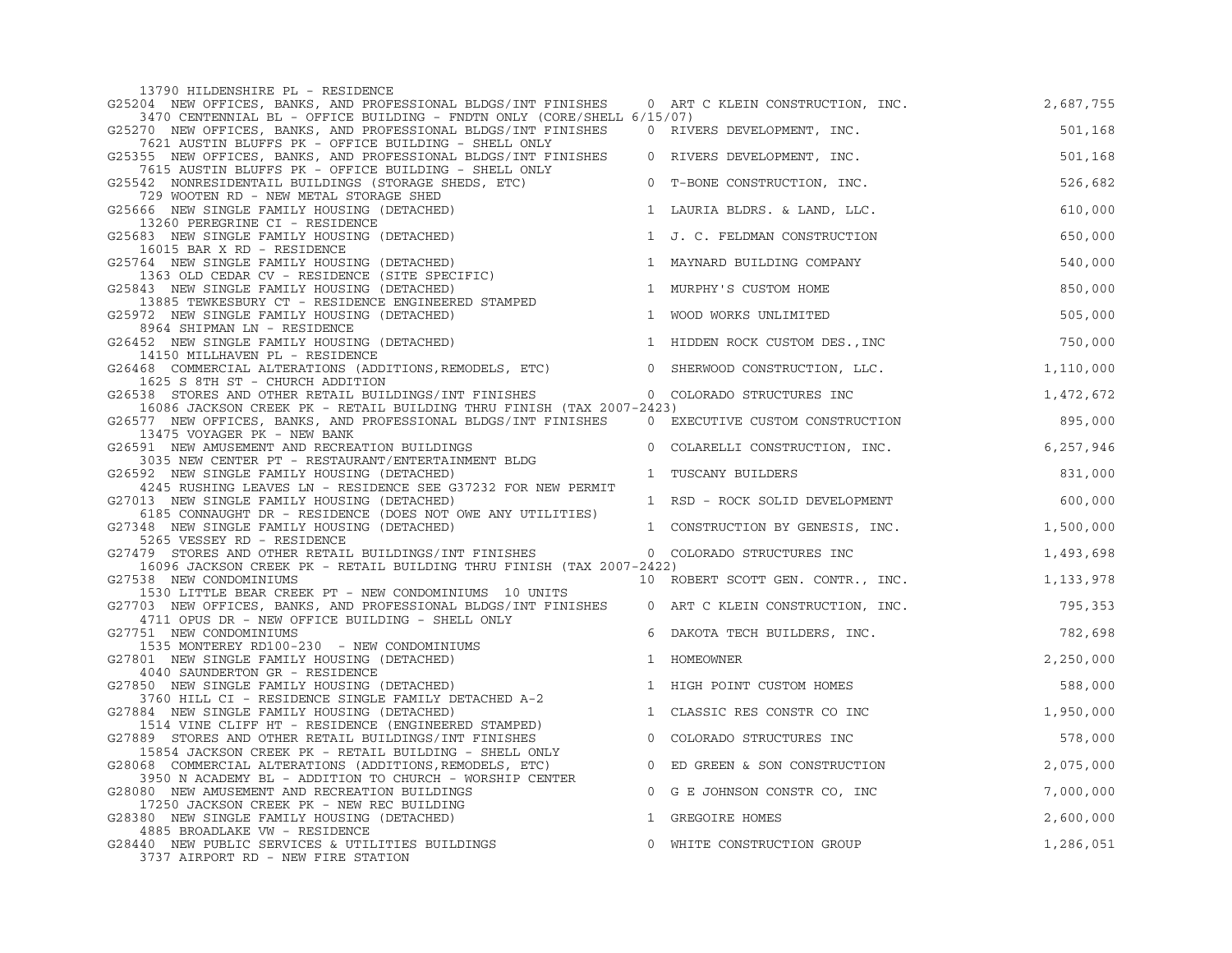| G28442 NEW SINGLE FAMILY HOUSING (DETACHED)                                                                               | 1 ALLENTOWN HOMES, LLC.                   | 600,000    |
|---------------------------------------------------------------------------------------------------------------------------|-------------------------------------------|------------|
| 1261 GOLDEN HILLS RD - RESIDENCE<br>G28531 NEW PARKING GARAGES                                                            | 0 G E JOHNSON CONSTR CO, INC              | 20,990,388 |
| 6001 E WOODMEN RD - COVERED PARKING STRUCTURE<br>141 NEW SINGLE EAMILY HOUSING 1-                                         |                                           |            |
| G28541 NEW SINGLE FAMILY HOUSING (DETACHED)                                                                               | 1 HOMEOWNER                               | 600,000    |
| 18910 BIRDSEYE VW - RESIDENCE<br>G28687 NEW SINGLE FAMILY HOUSING (DETACHED)                                              | 1 HUDNALL HOMES, INC.                     | 550,000    |
| 19655 GUILDFORD CT - RESIDENCE                                                                                            |                                           |            |
| G28738 NEW THREE AND FOUR FAMILY BUILDINGS<br>G28738 NEW THREE AND FOUR FAMILY BUILDINGS 4 GOLDEN TRIANGLE CONST. OF S.C. |                                           | 591,967    |
| 4532 PALISADES PARK VW - 4-PLEX - FOUNDATION ONLY W/ SLAB PLUMB<br>G28740 NEW THREE AND FOUR FAMILY BUILDINGS             | 4 GOLDEN TRIANGLE CONST. OF S.C.          | 591,967    |
| 4548 PALISADES PARK VW - 4 PLEX - FOUNDATION ONLY W/ SLAB PLUMBING                                                        |                                           |            |
| G28741 NEW FIVE OR MORE FAMILY BUILDINGS                                                                                  | 64 GOLDEN TRIANGLE CONST. OF S.C.         | 6,019,218  |
| 4531 PALISADES PARK VW - ASSISTED LIVING - FOUNDATION ONLY W/SLAB PLUMB<br>G28742 NEW FIVE OR MORE FAMILY BUILDINGS       | 39 GOLDEN TRIANGLE CONST. OF S.C.         | 5,381,586  |
| 4547 PALISADES PARK VW - FDTN ONLY-UPGRADE TO FINISH                                                                      |                                           |            |
| G28769 NEW SINGLE FAMILY HOUSING (DETACHED)                                                                               | 1 TRENDS WEST INC                         | 900,000    |
| 6089 BUTTERMERE DR - RESIDENCE<br>G28982 STORES AND OTHER RETAIL BUILDINGS/INT FINISHES 0 GOLDEN TRIANGLE CONST. OF S.C.  |                                           | 708,562    |
| 3610 NEW CENTER PT - NEW SHELL - RETAIL                                                                                   |                                           |            |
| G29009 NEW SINGLE FAMILY HOUSING (DETACHED)                                                                               | 1 PETRA HOMES, INC.                       | 500,000    |
| 4880 SANDSTONE DR - RESIDENCE<br>G29019 STORES AND OTHER RETAIL BUILDINGS/INT FINISHES                                    |                                           |            |
| 13425 VOYAGER PK - SHELL RETAIL CENTER *ADDR EXPANDED FRM 13445 11/1/07*                                                  | 0 EXECUTIVE CUSTOM CONSTRUCTION           | 879,120    |
| G29370 STORES AND OTHER RETAIL BUILDINGS/INT FINISHES                                                                     | 0 CHRISTOFFERSON COMM BLDRS INC 1,730,000 |            |
| 6380 CORPORATE CENTRE CI - NEW SHELL BUILDING/RETAIL & OFFICE                                                             |                                           |            |
| G29548 NEW OFFICES, BANKS, AND PROFESSIONAL BLDGS/INT FINISHES<br>2150 HOLLOW BROOK DR - NEW SHELL OFFICE BLDG            | 0 RIVERS DEVELOPMENT, INC.                | 501,168    |
| G29580 NEW CONDOMINIUMS                                                                                                   | 4 JOHN LAING HOMES/WL HOMES               | 636,129    |
| 103 S RAVEN MINE DR - NEW CONDOMINIUMS (ELEV.B) 4 UNITS                                                                   |                                           |            |
| G29581 NEW CONDOMINIUMS<br>219 S RAVEN MINE DR - NEW CONDOMINIUMS (ELEV. B) 4 UNITS                                       | 4 JOHN LAING HOMES/WL HOMES               | 636,129    |
| G29590 NEW SINGLE FAMILY HOUSING (DETACHED)                                                                               | 1 HOMEOWNER                               | 600,000    |
| 20335 GLASBURY RD - RESIDENCE                                                                                             |                                           |            |
| G29704 NEW SINGLE FAMILY HOUSING (DETACHED)<br>18720 LAKE DR - RESIDENCE                                                  | 1 CAMBROOK HOMES, LLC                     | 700,000    |
| G29724 COMMERCIAL ALTERATIONS (ADDITIONS, REMODELS, ETC)                                                                  | 0 SWINERTON BUILDERS                      | 1,003,000  |
| 9965 FEDERAL DR - INTERIOR REMODEL & RAMP                                                                                 |                                           |            |
| G30216 STORES AND OTHER RETAIL BUILDINGS/INT FINISHES<br>2255 CYGNET HT - TRUCK RENTAL BUILDING                           | 0 THE DEER CREEK CORPORATION              | 1,930,500  |
| G30306 COMMERCIAL ALTERATIONS (ADDITIONS, REMODELS, ETC)                                                                  | 0 PIONEER GENERAL CONTRACTORS             | 578,622    |
| 6520 S ACADEMY BL - INTERIOR & EXTERIOR REMODEL/RETAIL -                                                                  |                                           |            |
| G30445 NEW SINGLE FAMILY HOUSING (DETACHED)<br>14490 HOLMES RD - RESIDENCE                                                | 1 BARBARA MCGRATH CUST.HOME BLDR          | 535,000    |
| G30580 NEW SINGLE FAMILY HOUSING (DETACHED)                                                                               | 1 RAWHIDE HOMES, INC.                     | 600,000    |
| 6010 CONNAUGHT DR - RESIDENCE                                                                                             |                                           |            |
| G30743 NEW OFFICES, BANKS, AND PROFESSIONAL BLDGS/INT FINISHES<br>7917 RED GRANITE LO - OFFICE WAREHOUSE - SHELL ONLY     | 0 STEVEN R JOHNSON                        | 1,102,569  |
| G30900 STORES AND OTHER RETAIL BUILDINGS/INT FINISHES                                                                     | 0 GOLDEN TRIANGLE CONST. OF S.C.          | 680,831    |
| 3520 NEW CENTER PT - SHELL BUILDING/RETAIL                                                                                |                                           |            |
| G31066 NEW SINGLE FAMILY HOUSING (DETACHED)                                                                               | 1 NICHOLS & COMITO, LLC.                  | 900,000    |
| 487 MOUNTAIN PASS VW - RESIDENCE<br>G31375 COMMERCIAL ALTERATIONS (ADDITIONS, REMODELS, ETC)                              | 0 CENTRAL COLORADO BLDRS INC              | 500,000    |
| 1860 WOODMOOR DR200 - INTERIOR NON-BEARING DEMO                                                                           |                                           |            |
| G31425 NEW SINGLE FAMILY HOUSING (DETACHED)                                                                               | 1 HOMEOWNER                               | 700,000    |
| 7835 SUBLETTE RD - RESIDENCE<br>G31439 STORES AND OTHER RETAIL BUILDINGS/INT FINISHES 0 G. A. MAXWELL CONSTRUCT., INC.    |                                           | 785,000    |
| 4389 INTEGRITY CENTER PT - NEW CAR WASH                                                                                   |                                           |            |
| G31655 COMMERCIAL ALTERATIONS (ADDITIONS, REMODELS, ETC)                                                                  | 0 HOBBS CONSTRUCTION COMPANY              | 696,000    |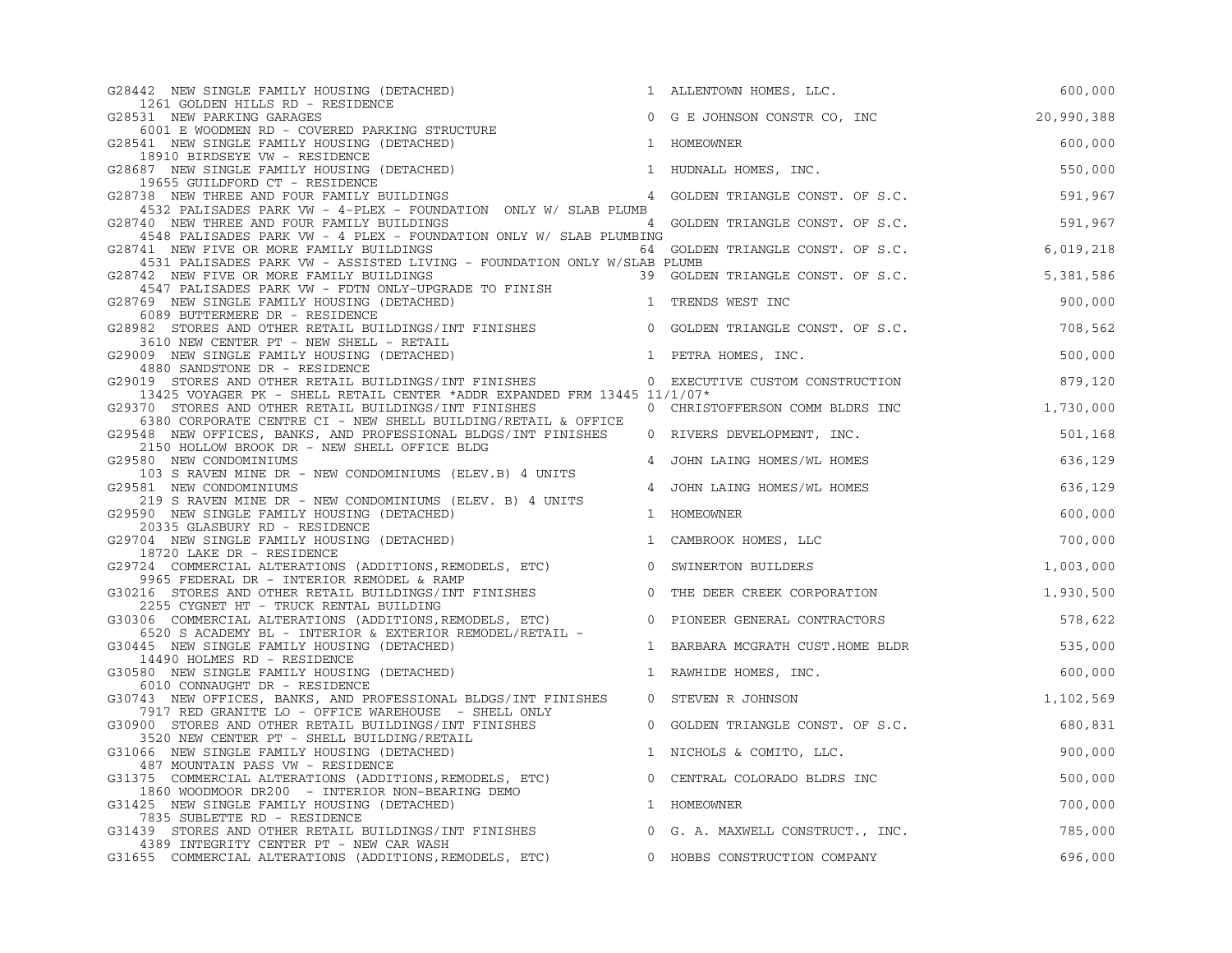| 302 MAIN ST100 - INTERIOR REMODEL - RETAIL                                                                                                                      |                |                                          |           |
|-----------------------------------------------------------------------------------------------------------------------------------------------------------------|----------------|------------------------------------------|-----------|
| G32276 COMMERCIAL ALTERATIONS (ADDITIONS, REMODELS, ETC)<br>2260 BRIARGATE PK - INTERIOR REMODEL/OFFICES                                                        |                | 0 G E JOHNSON CONSTR CO, INC             | 588,168   |
| G32650 STORES AND OTHER RETAIL BUILDINGS/INT FINISHES                                                                                                           |                | 0 CHRISTOFFERSON COMM BLDRS INC          | 658,066   |
| 9605 PROMINENT PT - NEW RESTAURANT<br>G32655 COMMERCIAL ALTERATIONS (ADDITIONS, REMODELS, ETC)                                                                  |                | 0 MURPHY CONSTRUCTORS OF C/S INC         | 500,000   |
| 3770 N CITADEL DR - INTERIOR REMODEL/OFFICE                                                                                                                     |                |                                          |           |
| G32719 NEW OFFICES, BANKS, AND PROFESSIONAL BLDGS/INT FINISHES<br>6071 E WOODMEN RD - SHELL BUILDING/CORE MEDICAL OFFICE                                        |                | 0 COLARELLI CONSTRUCTION, INC. 9,276,564 |           |
| G32895 NEW SINGLE FAMILY HOUSING (DETACHED)<br>391 IRVINGTON CT - RESIDENCE                                                                                     |                | 1 HIGH COUNTRY INTL LTD                  | 700,000   |
| G32964 COMMERCIAL ALTERATIONS (ADDITIONS, REMODELS, ETC)                                                                                                        |                | 0 SAUNDERS CONSTRUCTION INC              | 637,620   |
| 1070 W BAPTIST RD - INTERIOR REMODEL - GROCERY<br>G33084 COMMERCIAL ALTERATIONS (ADDITIONS, REMODELS, ETC)<br>1660 S CIRCLE DR - INTERIOR REMODEL-GROCERY STORE |                | 0 SAUNDERS CONSTRUCTION INC              | 4,878,896 |
| G33171 NEW SINGLE FAMILY HOUSING (DETACHED)                                                                                                                     |                | 1 MOELLER CUSTOM PROPERTIES, INC         | 850,000   |
| 2217 RAINBOWS END PT - RESIDENCE                                                                                                                                |                |                                          |           |
| G33254 NEW OFFICES, BANKS, AND PROFESSIONAL BLDGS/INT FINISHES<br>910 PINON RANCH VW - SHELL BLDG OFFICE/CONDOS                                                 |                | 0 S & R CONSTRUCTION INC                 | 1,440,000 |
| G33257 NEW OFFICES, BANKS, AND PROFESSIONAL BLDGS/INT FINISHES<br>990 PINON RANCH VW - SHELL BLDG-OFFICE/CONDOS                                                 |                | 0 S & R CONSTRUCTION INC                 | 1,129,510 |
| G33318 NEW OFFICES, BANKS, AND PROFESSIONAL BLDGS/INT FINISHES                                                                                                  | $\overline{0}$ | DSP BUILDERS INC                         | 500,000   |
| 3535 NORTHROP GRUMMAN PT - INTERIOR FINISH OFFICE<br>G33413 NEW SINGLE FAMILY HOUSING (DETACHED)                                                                |                | 1 GREG BEEDLE CONSTRUCTION               | 590,000   |
| 17480 ARROWWOOD DR - RESIDENCE                                                                                                                                  |                |                                          |           |
| G33574 STORES AND OTHER RETAIL BUILDINGS/INT FINISHES<br>1480 AINSWORTH ST - RETAIL BUILDING - CAR DEALERSHIP                                                   |                | 0 T-BONE CONSTRUCTION, INC.              | 675,000   |
| G33739 STORES AND OTHER RETAIL BUILDINGS/INT FINISHES<br>4262 ROYAL PINE DR - AUTO PARTS STORE                                                                  |                | 0 THOMAS GEN. CONTRACTORS, INC.          | 512,820   |
| G33788 NEW OFFICES, BANKS, AND PROFESSIONAL BLDGS/INT FINISHES<br>5065 LIST DR - NEW OFFICE/WAREHOUSE )                                                         |                | 0 TORIX GENERAL CONTRACTORS, LLC         | 1,382,284 |
| G34038 NEW CONDOMINIUMS                                                                                                                                         |                | 8 LAND VISIONS LLC                       | 1,333,296 |
| 3790 PRESIDIO PT - FDN ONLY- (UGRADE TO SS & FIN) CONDOMINIUMS 8 UNITS                                                                                          |                |                                          |           |
| G34042 NEW CONDOMINIUMS<br>3780 PRESIDIO PT - FDN ONLY - (UPGRADE TO SS & FIN) CONDOMINIUMS 8 UNITS                                                             |                | 8 LAND VISIONS LLC                       | 1,333,296 |
| G34276 NEW OFFICES, BANKS, AND PROFESSIONAL BLDGS/INT FINISHES 0 ART C KLEIN CONSTRUCTION, INC.<br>4194 ROYAL PINE DR - NEW BANK                                |                |                                          | 1,611,381 |
| G34277 STORES AND OTHER RETAIL BUILDINGS/INT FINISHES $\qquad \qquad 0$ DAYSTAR BUILDING COMPANY<br>7336 MCLAUGHLIN RD - NEW RESTAURANT                         |                |                                          | 829,159   |
| G34446 NEW SINGLE FAMILY HOUSING (DETACHED)<br>581 HIDDEN COTTAGE GR - RESIDENCE                                                                                |                | 1 NICHOLS & COMITO, LLC.                 | 850,000   |
| G34547 COMMERCIAL ALTERATIONS (ADDITIONS, REMODELS, ETC) 0 ADOLFSON & PETERSON                                                                                  |                |                                          | 1,508,680 |
| 3650 AUSTIN BLUFFS PK197 - ADDITION (SHELL) & DEMO OF EXISTING TO SHELL<br>G34548 NEW CONDOMINIUMS                                                              |                | 20 BLUE SPRUCE CONSTRUCTORS, LLC         | 1,988,813 |
|                                                                                                                                                                 |                |                                          |           |
| G34557 NEW AMUSEMENT AND RECREATION BUILDINGS                                                                                                                   |                |                                          | 1,300,000 |
| G34573 NEW SINGLE FAMILY HOUSING (DETACHED)<br>1045 HIGH LAKE VW - RESIDENCE (ENGINEERED STAMPED)                                                               |                | 1 WOOD WORKS UNLIMITED                   | 1,250,000 |
| G34585 NEW SINGLE FAMILY HOUSING (DETACHED)                                                                                                                     |                | 1 HOMEOWNER                              | 1,600,000 |
| 22 CROSSLAND RD - RES ENG STAMPED<br>G34588 STORES AND OTHER RETAIL BUILDINGS/INT FINISHES                                                                      |                | 0 ADOLFSON & PETERSON                    | 555,400   |
| 3604 AUSTIN BLUFFS PK - RETAIL BUILDING-SHELL ONLY<br>G34889 NEW SINGLE FAMILY HOUSING (DETACHED)                                                               |                | 1 NICHOLS & COMITO, LLC.                 | 2,100,000 |
| 1830 BRANTFEATHER GR - RESIDENCE                                                                                                                                |                |                                          |           |
| G34967 NEW OFFICES, BANKS, AND PROFESSIONAL BLDGS/INT FINISHES 0 HAMMERS CONSTRUCTION, INC<br>1483 WOOLSEY HT - OFFICE/WAREHOUSE                                |                |                                          | 707,886   |
| G34997 COMMERCIAL ALTERATIONS (ADDITIONS, REMODELS, ETC)<br>2880 INTERNATIONAL CI - INTERIOR REMODEL/OFFICE (INSPECTOR AREA)                                    |                | 0 WELLS & WEST GENERAL CONT. INC         | 698,190   |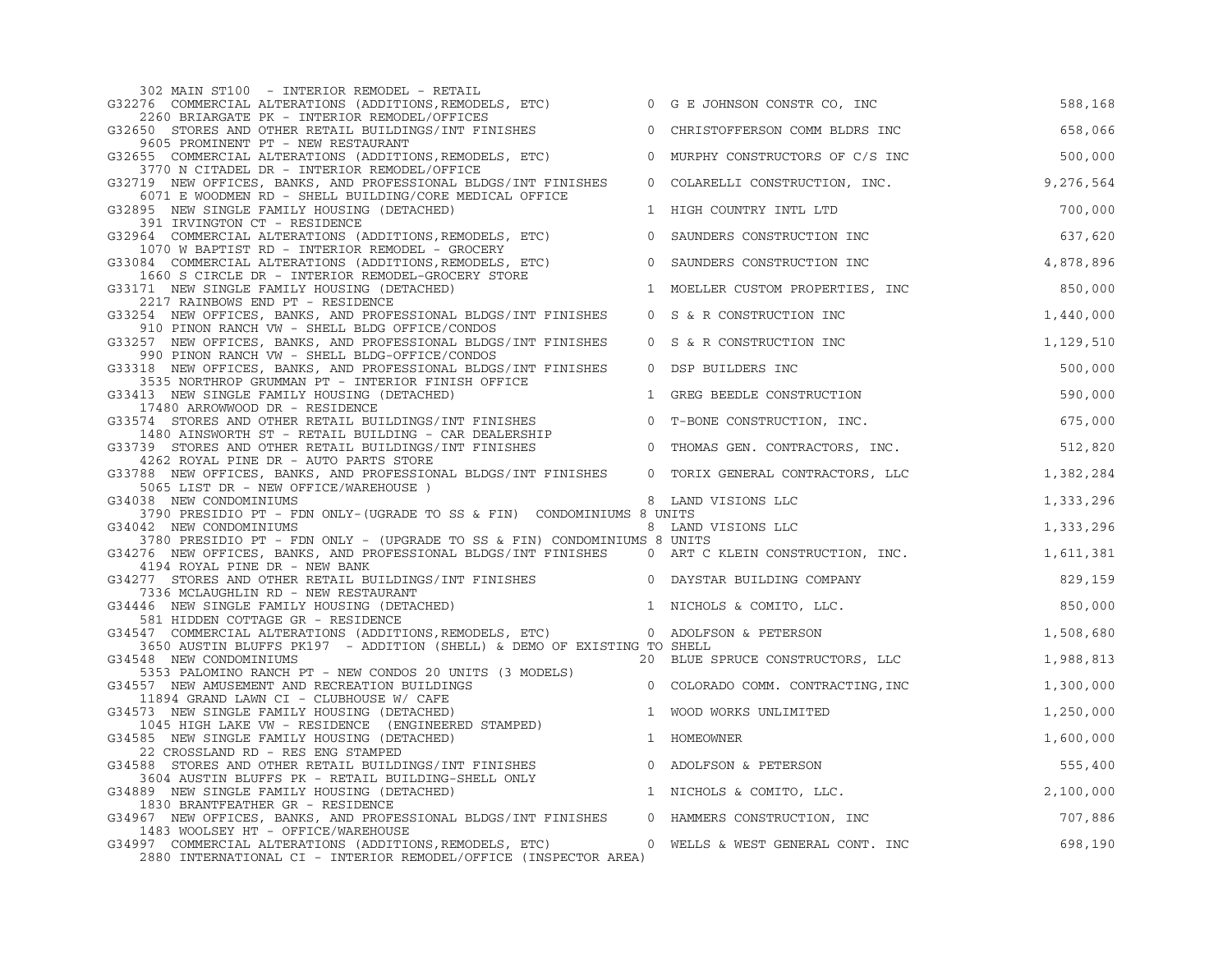|                                                                                                                              | ED GREEN & SON CONSTRUCTION                                                                                                                                                                                                                | 549,270                                                                                                                                                                                                                                                                                                                                                                                                                                                                                                                                                                                                                                                                                                                                                                                                                                                                                                                                                                                                                                                                                                                                             |
|------------------------------------------------------------------------------------------------------------------------------|--------------------------------------------------------------------------------------------------------------------------------------------------------------------------------------------------------------------------------------------|-----------------------------------------------------------------------------------------------------------------------------------------------------------------------------------------------------------------------------------------------------------------------------------------------------------------------------------------------------------------------------------------------------------------------------------------------------------------------------------------------------------------------------------------------------------------------------------------------------------------------------------------------------------------------------------------------------------------------------------------------------------------------------------------------------------------------------------------------------------------------------------------------------------------------------------------------------------------------------------------------------------------------------------------------------------------------------------------------------------------------------------------------------|
|                                                                                                                              |                                                                                                                                                                                                                                            | 550,711                                                                                                                                                                                                                                                                                                                                                                                                                                                                                                                                                                                                                                                                                                                                                                                                                                                                                                                                                                                                                                                                                                                                             |
|                                                                                                                              |                                                                                                                                                                                                                                            | 550,000                                                                                                                                                                                                                                                                                                                                                                                                                                                                                                                                                                                                                                                                                                                                                                                                                                                                                                                                                                                                                                                                                                                                             |
|                                                                                                                              |                                                                                                                                                                                                                                            |                                                                                                                                                                                                                                                                                                                                                                                                                                                                                                                                                                                                                                                                                                                                                                                                                                                                                                                                                                                                                                                                                                                                                     |
|                                                                                                                              |                                                                                                                                                                                                                                            | 1,024,485                                                                                                                                                                                                                                                                                                                                                                                                                                                                                                                                                                                                                                                                                                                                                                                                                                                                                                                                                                                                                                                                                                                                           |
|                                                                                                                              |                                                                                                                                                                                                                                            | 582,482                                                                                                                                                                                                                                                                                                                                                                                                                                                                                                                                                                                                                                                                                                                                                                                                                                                                                                                                                                                                                                                                                                                                             |
|                                                                                                                              |                                                                                                                                                                                                                                            |                                                                                                                                                                                                                                                                                                                                                                                                                                                                                                                                                                                                                                                                                                                                                                                                                                                                                                                                                                                                                                                                                                                                                     |
|                                                                                                                              |                                                                                                                                                                                                                                            | 700,000                                                                                                                                                                                                                                                                                                                                                                                                                                                                                                                                                                                                                                                                                                                                                                                                                                                                                                                                                                                                                                                                                                                                             |
|                                                                                                                              |                                                                                                                                                                                                                                            | 650,000                                                                                                                                                                                                                                                                                                                                                                                                                                                                                                                                                                                                                                                                                                                                                                                                                                                                                                                                                                                                                                                                                                                                             |
|                                                                                                                              |                                                                                                                                                                                                                                            | 501,168                                                                                                                                                                                                                                                                                                                                                                                                                                                                                                                                                                                                                                                                                                                                                                                                                                                                                                                                                                                                                                                                                                                                             |
|                                                                                                                              |                                                                                                                                                                                                                                            |                                                                                                                                                                                                                                                                                                                                                                                                                                                                                                                                                                                                                                                                                                                                                                                                                                                                                                                                                                                                                                                                                                                                                     |
|                                                                                                                              |                                                                                                                                                                                                                                            | 501,168                                                                                                                                                                                                                                                                                                                                                                                                                                                                                                                                                                                                                                                                                                                                                                                                                                                                                                                                                                                                                                                                                                                                             |
|                                                                                                                              |                                                                                                                                                                                                                                            | 500,000                                                                                                                                                                                                                                                                                                                                                                                                                                                                                                                                                                                                                                                                                                                                                                                                                                                                                                                                                                                                                                                                                                                                             |
|                                                                                                                              |                                                                                                                                                                                                                                            | 1,010,234                                                                                                                                                                                                                                                                                                                                                                                                                                                                                                                                                                                                                                                                                                                                                                                                                                                                                                                                                                                                                                                                                                                                           |
|                                                                                                                              |                                                                                                                                                                                                                                            |                                                                                                                                                                                                                                                                                                                                                                                                                                                                                                                                                                                                                                                                                                                                                                                                                                                                                                                                                                                                                                                                                                                                                     |
|                                                                                                                              |                                                                                                                                                                                                                                            | 600,000                                                                                                                                                                                                                                                                                                                                                                                                                                                                                                                                                                                                                                                                                                                                                                                                                                                                                                                                                                                                                                                                                                                                             |
|                                                                                                                              |                                                                                                                                                                                                                                            | 1,000,000                                                                                                                                                                                                                                                                                                                                                                                                                                                                                                                                                                                                                                                                                                                                                                                                                                                                                                                                                                                                                                                                                                                                           |
|                                                                                                                              |                                                                                                                                                                                                                                            |                                                                                                                                                                                                                                                                                                                                                                                                                                                                                                                                                                                                                                                                                                                                                                                                                                                                                                                                                                                                                                                                                                                                                     |
|                                                                                                                              |                                                                                                                                                                                                                                            | 6, 260, 000                                                                                                                                                                                                                                                                                                                                                                                                                                                                                                                                                                                                                                                                                                                                                                                                                                                                                                                                                                                                                                                                                                                                         |
|                                                                                                                              |                                                                                                                                                                                                                                            | 501,168                                                                                                                                                                                                                                                                                                                                                                                                                                                                                                                                                                                                                                                                                                                                                                                                                                                                                                                                                                                                                                                                                                                                             |
|                                                                                                                              |                                                                                                                                                                                                                                            |                                                                                                                                                                                                                                                                                                                                                                                                                                                                                                                                                                                                                                                                                                                                                                                                                                                                                                                                                                                                                                                                                                                                                     |
|                                                                                                                              |                                                                                                                                                                                                                                            | 1,050,000                                                                                                                                                                                                                                                                                                                                                                                                                                                                                                                                                                                                                                                                                                                                                                                                                                                                                                                                                                                                                                                                                                                                           |
|                                                                                                                              |                                                                                                                                                                                                                                            | 500,000                                                                                                                                                                                                                                                                                                                                                                                                                                                                                                                                                                                                                                                                                                                                                                                                                                                                                                                                                                                                                                                                                                                                             |
|                                                                                                                              |                                                                                                                                                                                                                                            |                                                                                                                                                                                                                                                                                                                                                                                                                                                                                                                                                                                                                                                                                                                                                                                                                                                                                                                                                                                                                                                                                                                                                     |
|                                                                                                                              |                                                                                                                                                                                                                                            | 500,000                                                                                                                                                                                                                                                                                                                                                                                                                                                                                                                                                                                                                                                                                                                                                                                                                                                                                                                                                                                                                                                                                                                                             |
|                                                                                                                              |                                                                                                                                                                                                                                            | 700,000                                                                                                                                                                                                                                                                                                                                                                                                                                                                                                                                                                                                                                                                                                                                                                                                                                                                                                                                                                                                                                                                                                                                             |
|                                                                                                                              |                                                                                                                                                                                                                                            |                                                                                                                                                                                                                                                                                                                                                                                                                                                                                                                                                                                                                                                                                                                                                                                                                                                                                                                                                                                                                                                                                                                                                     |
|                                                                                                                              |                                                                                                                                                                                                                                            | 2,300,000                                                                                                                                                                                                                                                                                                                                                                                                                                                                                                                                                                                                                                                                                                                                                                                                                                                                                                                                                                                                                                                                                                                                           |
| $\circ$                                                                                                                      | BRYAN CONSTRUCTION, INC.                                                                                                                                                                                                                   | 3,265,016                                                                                                                                                                                                                                                                                                                                                                                                                                                                                                                                                                                                                                                                                                                                                                                                                                                                                                                                                                                                                                                                                                                                           |
|                                                                                                                              |                                                                                                                                                                                                                                            |                                                                                                                                                                                                                                                                                                                                                                                                                                                                                                                                                                                                                                                                                                                                                                                                                                                                                                                                                                                                                                                                                                                                                     |
|                                                                                                                              |                                                                                                                                                                                                                                            | 3,265,016                                                                                                                                                                                                                                                                                                                                                                                                                                                                                                                                                                                                                                                                                                                                                                                                                                                                                                                                                                                                                                                                                                                                           |
| $\overline{0}$                                                                                                               | BRYAN CONSTRUCTION, INC.                                                                                                                                                                                                                   | 3,265,016                                                                                                                                                                                                                                                                                                                                                                                                                                                                                                                                                                                                                                                                                                                                                                                                                                                                                                                                                                                                                                                                                                                                           |
|                                                                                                                              |                                                                                                                                                                                                                                            | 3,265,016                                                                                                                                                                                                                                                                                                                                                                                                                                                                                                                                                                                                                                                                                                                                                                                                                                                                                                                                                                                                                                                                                                                                           |
|                                                                                                                              |                                                                                                                                                                                                                                            |                                                                                                                                                                                                                                                                                                                                                                                                                                                                                                                                                                                                                                                                                                                                                                                                                                                                                                                                                                                                                                                                                                                                                     |
|                                                                                                                              |                                                                                                                                                                                                                                            | 3,265,016                                                                                                                                                                                                                                                                                                                                                                                                                                                                                                                                                                                                                                                                                                                                                                                                                                                                                                                                                                                                                                                                                                                                           |
|                                                                                                                              |                                                                                                                                                                                                                                            | 550,000                                                                                                                                                                                                                                                                                                                                                                                                                                                                                                                                                                                                                                                                                                                                                                                                                                                                                                                                                                                                                                                                                                                                             |
|                                                                                                                              |                                                                                                                                                                                                                                            |                                                                                                                                                                                                                                                                                                                                                                                                                                                                                                                                                                                                                                                                                                                                                                                                                                                                                                                                                                                                                                                                                                                                                     |
|                                                                                                                              |                                                                                                                                                                                                                                            | 11,488,853                                                                                                                                                                                                                                                                                                                                                                                                                                                                                                                                                                                                                                                                                                                                                                                                                                                                                                                                                                                                                                                                                                                                          |
| $\overline{0}$                                                                                                               | EDDINS ENTERPRISES                                                                                                                                                                                                                         | 750,000                                                                                                                                                                                                                                                                                                                                                                                                                                                                                                                                                                                                                                                                                                                                                                                                                                                                                                                                                                                                                                                                                                                                             |
|                                                                                                                              |                                                                                                                                                                                                                                            |                                                                                                                                                                                                                                                                                                                                                                                                                                                                                                                                                                                                                                                                                                                                                                                                                                                                                                                                                                                                                                                                                                                                                     |
|                                                                                                                              |                                                                                                                                                                                                                                            | 750,000                                                                                                                                                                                                                                                                                                                                                                                                                                                                                                                                                                                                                                                                                                                                                                                                                                                                                                                                                                                                                                                                                                                                             |
|                                                                                                                              |                                                                                                                                                                                                                                            | 1,250,000                                                                                                                                                                                                                                                                                                                                                                                                                                                                                                                                                                                                                                                                                                                                                                                                                                                                                                                                                                                                                                                                                                                                           |
| 9306 GRAND CORDERA PK - SHELL BUILDING/MEDICAL OFFICE/OFFICE<br>9362 GRAND CORDERA PK - SHELL BUILDING & CORE/ OFFICE (CITY) | $\mathbf 0$<br>G36788 NEW AMUSEMENT AND RECREATION BUILDINGS<br>MPED)<br>36 RED WING TE - THREE ADDITIONS AND INTERIOR REMODEL/FINISH<br>9320 GRAND CORDERA PK - SHELL BUILDING & CORE MEDICAL OFFICES<br>$\overline{0}$<br>$\overline{0}$ | 0 KRAMER CONSTRUCTION, INC<br>1 HI POINT HOME BUILDERS<br>0 HAMMERS CONSTRUCTION, INC<br>0 VANTAGE HOMES CORPORATION<br>2131 N TEJON ST - FDTN ONLY-UPGRADE TO FINISH GUEST HOUSE (11 SUITES)<br>0 PINKARD CONSTRUCTION COMPANY<br>1 C. R. SHEA HOMES, INC.<br>0 RIVERS DEVELOPMENT, INC.<br>RIVERS DEVELOPMENT, INC.<br>1 HOMEOWNER<br>0 GOLDEN TRIANGLE CONST. OF S.C.<br>1 ASPEN VALLEY CUSTOM HOMES, LLC<br>1 BROOKBANK BUILDERS<br>0 COLORADO STRUCTURES INC<br>11250 RAMPART HILLS VW - MOVIE THEATER FND ONLY UPGRADE TO FULL FINISH<br>G36917 NEW OFFICES, BANKS, AND PROFESSIONAL BLDGS/INT FINISHES 0 RIVERS DEVELOPMENT, INC.<br>13520 NORTHGATE ESTATES DR - NEW SHELL ONLY (OFFICE SPACE) REV. 7-17-07<br>1 HANDCRAFTED CONSTRUCTION<br>1 HEIN HOMES, INC.<br>0 CHARLIE PATERSON CONSTR CO<br>0 WILLIAMS CONSTRUCTION CORP<br>7720 N ACADEMY BL - INTERIOR REMODEL - CHG OF USE OT REQUEST (B-2 TO A-3)<br>0 PINKARD CONSTRUCTION COMPANY<br>BRYAN CONSTRUCTION, INC.<br>BRYAN CONSTRUCTION, INC.<br>0 BRYAN CONSTRUCTION, INC.<br>1 CHALLENGER HOMES, INC.<br>0 EDDINS ENTERPRISES<br>1 MOUNTAIRE BUILDERS, LLC.<br>1 NEWPORT CO, THE |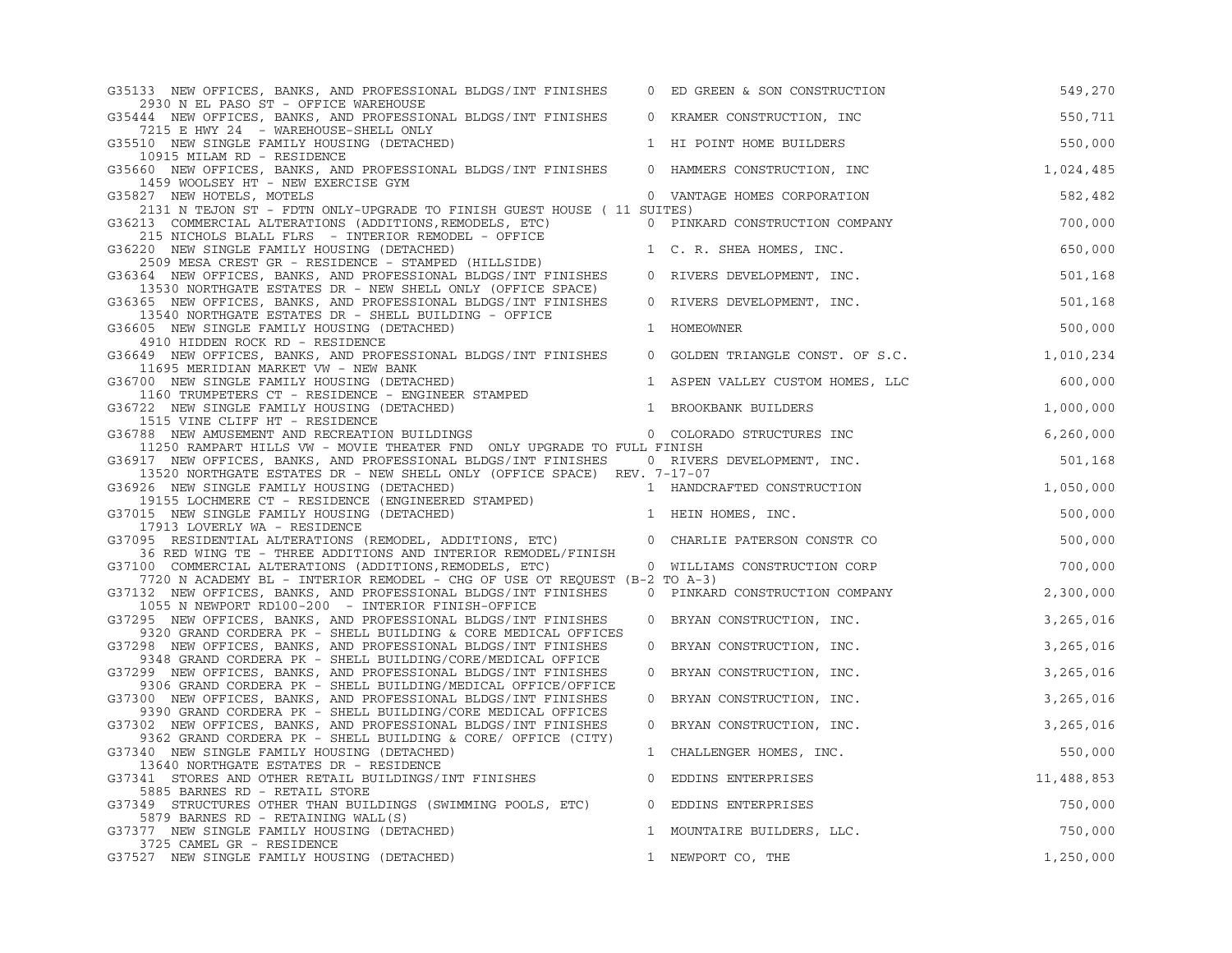| 4635 STONE MANOR HT - RESIDENCE                                                                                                                                                                                                                        |                |                                   |           |
|--------------------------------------------------------------------------------------------------------------------------------------------------------------------------------------------------------------------------------------------------------|----------------|-----------------------------------|-----------|
| G37690 STORES AND OTHER RETAIL BUILDINGS/INT FINISHES 600 HAMMERS CONSTRUCTION, INC                                                                                                                                                                    |                |                                   | 642,302   |
| 3725 AUSTIN BLUFFS PK - RETAIL-SHELL ONLY (MECH & ELECT FOR SHELL)<br>G38018 NEW SINGLE FAMILY HOUSING (DETACHED)                                                                                                                                      |                | 1 LHL PROPERTIES, INC.            | 600,000   |
| 4571 RED ROCK RANCH DR - RESIDENCE                                                                                                                                                                                                                     |                |                                   |           |
| G38168 COMMERCIAL ALTERATIONS (ADDITIONS, REMODELS, ETC) 0 G E JOHNSON CONSTR CO, INC<br>3205 VENETUCCI BL - INTERIOR REMODEL OF ICE HALL                                                                                                              |                |                                   | 825,000   |
| G38192 NEW AMUSEMENT AND RECREATION BUILDINGS<br>1818 SPRING WATER PT - THEATER BLD- FDN ONLY (UPGRADE TO SS & FINISH 9-28-07)                                                                                                                         |                | 0 MANS HOMES, INC.                | 8,325,237 |
| G38558 NEW SINGLE FAMILY HOUSING (DETACHED)<br>1664 VINE CLIFF HT - RESIDENCE                                                                                                                                                                          |                | 1 MOELLER CUSTOM PROPERTIES, INC  | 2,800,000 |
| G38876 COMMERCIAL ALTERATIONS (ADDITIONS, REMODELS, ETC)                                                                                                                                                                                               |                | 0 G E JOHNSON CONSTR CO, INC      | 1,892,000 |
| 225 S UNION BL - INT REM AND ADDN/MED OFFICE<br>G38879 COMMERCIAL ALTERATIONS (ADDITIONS, REMODELS, ETC)                                                                                                                                               |                | 0 PIONEER GENERAL CONTRACTORS     | 1,370,000 |
| 1920 S NEVADA AV - INTERIOR AND EXTERIOR REMODEL<br>COMMERCIAL ALTERATIONS (ADDITIONS, REMODELS, ETC)<br>14 W BIJOU ST - 3 ADDITIONS & INTERIOR REMODELS, ETC) 0 J.E. DUNN ROCKY MOUNTAIN, INC.                                                        |                |                                   | 4,308,198 |
| G39209 NEW SINGLE FAMILY HOUSING (DETACHED)                                                                                                                                                                                                            |                | 1 HIGHLANDS CUSTOM HOMES          | 500,000   |
| 2205 RAINBOWS END PT - RESIDENCE                                                                                                                                                                                                                       |                |                                   |           |
| G39459 NEW OFFICES, BANKS, AND PROFESSIONAL BLDGS/INT FINISHES<br>1230 TENDERFOOT HILL RD - SHELL BLDG (ON EXISTING FOUNDATION)                                                                                                                        |                | 0 THOMAS GEN. CONTRACTORS, INC.   | 2,224,434 |
| G39663 NEW OFFICES, BANKS, AND PROFESSIONAL BLDGS/INT FINISHES<br>16328 JACKSON CREEK PK - NEW TAE KWON DO STUDIO                                                                                                                                      |                | 0 COLORADO STRUCTURES INC         | 1,192,000 |
| G39780 NEW OFFICES, BANKS, AND PROFESSIONAL BLDGS/INT FINISHES<br>7821 RED GRANITE LO - OFFICE WAREHOUSE                                                                                                                                               |                | 0 ED GREEN & SON CONSTRUCTION     | 956,028   |
| G39909 NEW SINGLE FAMILY HOUSING (DETACHED)                                                                                                                                                                                                            |                | 1 HIGH POINT CUSTOM HOMES         | 500,000   |
| 3836 HILL CI - RESIDENCE MODEL A-2<br>G39927 STORES AND OTHER RETAIL BUILDINGS/INT FINISHES                                                                                                                                                            | $\overline{0}$ | PCL CONSTRUCTION SERVICES, INC    | 1,085,713 |
| 4713 FLINTRIDGE DR - NEW RETAIL STORE<br>G40317 NEW CONDOMINIUMS                                                                                                                                                                                       |                | 10 ROBERT SCOTT GEN. CONTR., INC. | 1,133,978 |
| כמטברורט ביטברים ביטברים ביטברים ביטברים ב-1675 LITTLE BEAR CREEK PT - NEW CONDOMINIUMS 10 UNITS<br>385 STRUCTURES OTHER THAN BUILDINGS (מידים ביטברים)<br>G40385 STRUCTURES OTHER THAN BUILDINGS (SWIMMING POOLS, ETC) 0 FRIEDLAND CONSTRUCTION, INC. |                |                                   | 1,100,000 |
| 11595 WATER TANK HT - WATER TANK<br>G40460 STORES AND OTHER RETAIL BUILDINGS/INT FINISHES                                                                                                                                                              |                | 0 THE COPESTONE CO                | 723,500   |
| 7702 BARNES RD - SHELL RETAIL BUILDING                                                                                                                                                                                                                 |                |                                   |           |
| G40813 NEW SINGLE FAMILY HOUSING (DETACHED)<br>15680 HERRING RD - RESIDENCE-STAMPED                                                                                                                                                                    | 1              | COPPER MOUNTAIN CUSTOM HOMES      | 650,000   |
| 1980 HERRING RD - RESIDENCE-STAMPED<br>641087 NEW SINGLE FAMILY HOUSING (DETACHED)<br>1360 TRUMPETERS CT - RESIDENCE<br>641167 NEW SINGLE FAMILY HOUSING (DETACHED)<br>3625 CAMEL GR - RESIDENCE (ENGINEER STAMPED)<br>6413625 CAMEL GR                |                | 1 FRONTIER CUSTOM HOMES           | 625,000   |
|                                                                                                                                                                                                                                                        |                | 1 C. R. SHEA HOMES, INC.          | 650,000   |
| G41203 NONRESIDENTAIL BUILDINGS (STORAGE SHEDS, ETC)                                                                                                                                                                                                   | $\overline{0}$ | COMMERCE CENTER COMM. BUILDERS    | 516,456   |
| 5210 TAMLIN RDBLDG A - SELF STORAGE UNIT (BLDG A)<br>G41204 NONRESIDENTAIL BUILDINGS (STORAGE SHEDS, ETC)                                                                                                                                              | 1              | COMMERCE CENTER COMM. BUILDERS    | 645,570   |
| 5210 TAMLIN RDBLDG J - SELF STORAGE UNIT (BLDG J)<br>G41233 NEW SINGLE FAMILY HOUSING (DETACHED)                                                                                                                                                       |                | 1 ASPEN VALLEY CUSTOM HOMES, LLC  | 950,000   |
| 4722 HIGH FOREST RD - RESIDENCE (SITE SPECIFIC)<br>G41247 NEW OFFICES, BANKS, AND PROFESSIONAL BLDGS/INT FINISHES                                                                                                                                      |                | 0 CALCON CONSTRUCTORS, INC.       | 1,581,423 |
| 4110 BRIARGATE PK100 - INTERIOR FINISH - MEDICAL OFFICE<br>G41526 NEW SINGLE FAMILY HOUSING (DETACHED)                                                                                                                                                 | 1              | ST CROIX BUILDERS INC             | 1,900,000 |
| 2304 STRATTON FOREST HT - RESIDENCE                                                                                                                                                                                                                    |                |                                   |           |
| G41533 NEW SINGLE FAMILY HOUSING (DETACHED)<br>4950 LONGWOOD PT - RESIDENCE                                                                                                                                                                            |                | 1 HOAG CONSTRUCTION COMPANY       | 1,350,000 |
| G41658 COMMERCIAL ALTERATIONS (ADDITIONS, REMODELS, ETC)<br>118 W COLORADO AV - INTERIOR REMODEL                                                                                                                                                       |                | 0 MCDOUGLE COMPANY                | 500,000   |
| G41880 NONRESIDENTAIL BUILDINGS (STORAGE SHEDS, ETC)                                                                                                                                                                                                   |                | 1 COMMERCE CENTER COMM. BUILDERS  | 731,646   |
| 5210 TAMLIN RDBLDG C - SELF STORAGE UNIT (BLDG C)<br>G41990 NEW HOSPITALS AND OTHER INSTITUTIONS                                                                                                                                                       |                | 0 CALCON CONSTRUCTORS, INC.       | 1,865,250 |
| 4110 BRIARGATE PK2ND FLR - INTERIOR FINISH/SURGERY CENTER                                                                                                                                                                                              |                |                                   |           |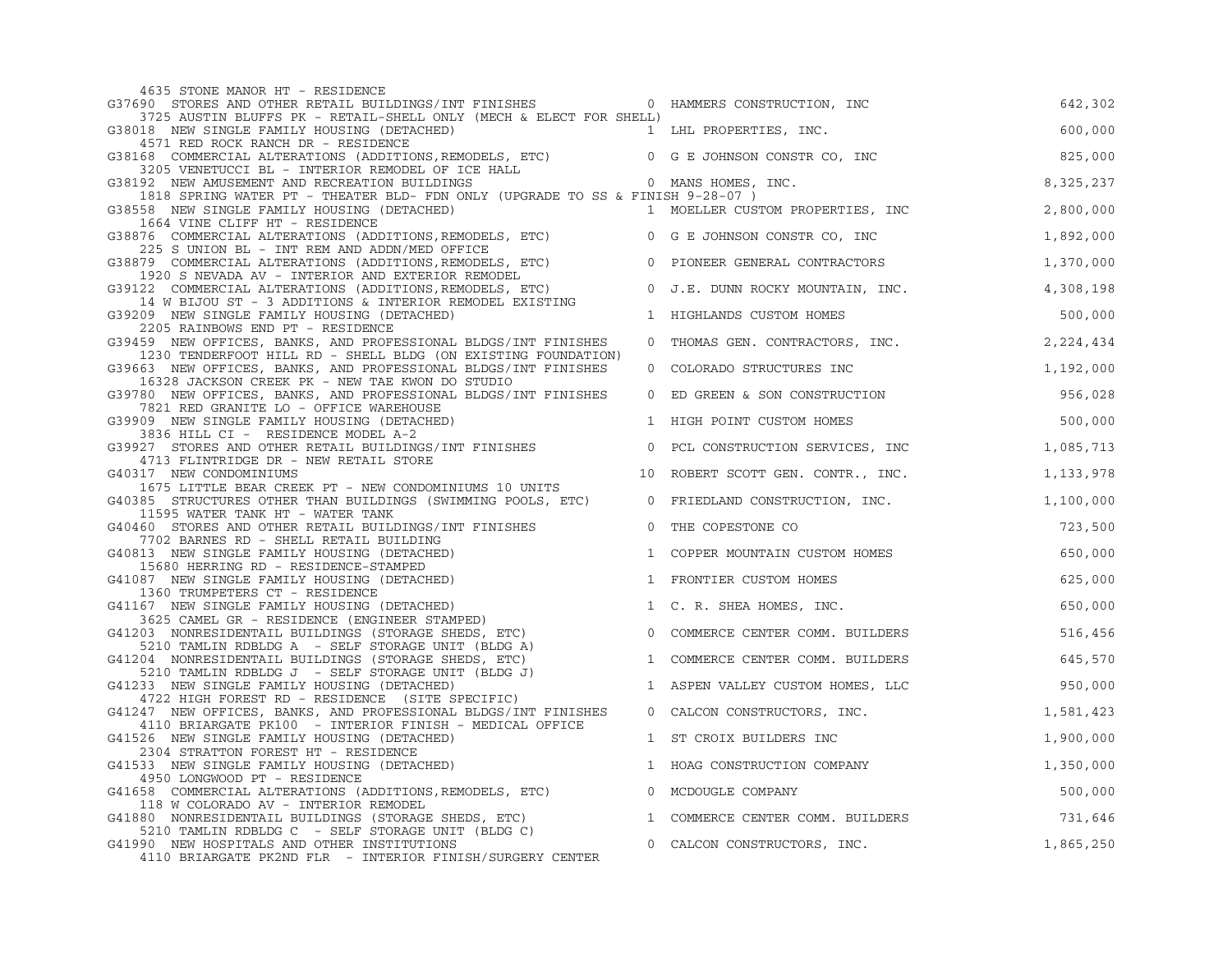| G42089 NEW CONDOMINIUMS                                                                                                                                                                                                                                                     |                | PICARD ENTERPRISES, INC.         | 566,500   |
|-----------------------------------------------------------------------------------------------------------------------------------------------------------------------------------------------------------------------------------------------------------------------------|----------------|----------------------------------|-----------|
| 261 EAGLE SUMMIT PT - NEW CONDOMINIUMS 2 UNIT<br>G42090 NEW CONDOMINIUMS                                                                                                                                                                                                    |                | 2 PICARD ENTERPRISES, INC.       | 655,500   |
| 271 EAGLE SUMMIT PT - NEW CONDOMINIUMS 2 UNITS                                                                                                                                                                                                                              |                |                                  |           |
| G42091 NEW CONDOMINIUMS<br>251 EAGLE SUMMIT PT - NEW CONDOMINIUMS 4 UNITS                                                                                                                                                                                                   |                | 4 PICARD ENTERPRISES, INC.       | 1,025,178 |
| G42119 NONRESIDENTAIL BUILDINGS (STORAGE SHEDS, ETC)                                                                                                                                                                                                                        | $\overline{0}$ | BG CONSTRUCTION INC.             | 1,205,064 |
| 5745 TAXI WA - SHELL/NEW AIRPORT HANGER BUILDING<br>G42245 NEW SINGLE FAMILY HOUSING (DETACHED)                                                                                                                                                                             | $\mathbf{1}$   | GOETZMANN CUSTOM HOMES INC       | 817,000   |
| 2025 OLD STAGE RD - RESIDENCE ENG STP<br>G42292 STORES AND OTHER RETAIL BUILDINGS/INT FINISHES                                                                                                                                                                              |                | 0 KELLEY CONSTRUCTION, INC.      | 780,997   |
| 16196 JACKSON CREEK PK - NEW RESTAURANT                                                                                                                                                                                                                                     |                |                                  |           |
| G43037 STORES AND OTHER RETAIL BUILDINGS/INT FINISHES<br>765 AVIATION WA - NEW MUSEUM AT AIRPORT                                                                                                                                                                            |                | 0 COLORADO STRUCTURES INC        | 5,370,837 |
| G43107 NEW OFFICES, BANKS, AND PROFESSIONAL BLDGS/INT FINISHES                                                                                                                                                                                                              |                | 0 BRYAN CONSTRUCTION, INC.       | 1,881,115 |
| 1 S NEVADA AV - EXTERIOR REMODEL AND SHELL ADDITION<br>G43209 NEW TOWN HOUSES (ATTACHED)                                                                                                                                                                                    |                | 1 ASHTON DENVER RESIDENTIAL, LLC | 1,500,000 |
| 3329 GLADSTONE CREEK PT - NEW TOWNHOME MODEL 2202                                                                                                                                                                                                                           |                |                                  |           |
| G43229 NEW SINGLE FAMILY HOUSING (DETACHED)                                                                                                                                                                                                                                 |                | 1 STAUFFER AND SONS CONSTRUCTION | 600,000   |
| 16160 HOPPER RD - RESIDENCE ENG STAMPED<br>G43230 NEW SINGLE FAMILY HOUSING (DETACHED)                                                                                                                                                                                      |                | 1 S & S HOMES, LLC.              | 500,000   |
| 9891 HIGHLAND GLEN PL - RESIDENCE                                                                                                                                                                                                                                           |                |                                  |           |
| G43490 STORES AND OTHER RETAIL BUILDINGS/INT FINISHES                                                                                                                                                                                                                       |                | 0 ED GREEN & SON CONSTRUCTION    | 512,820   |
| 15720 JACKSON CREEK PK - NEW RETAIL STORE (MON USE TAX # 2007-2514)<br>2.564,285 NEW CHURCHES AND OTHER RELIGIOUS BUILDINGS<br>3190 BENET LN - NEW MONASTERY (FOUNDATION ONLY)<br>334 NEW OFFICES PANKS AND PROTECTIVE<br>G43916 NEW CHURCHES AND OTHER RELIGIOUS BUILDINGS |                |                                  |           |
|                                                                                                                                                                                                                                                                             |                |                                  |           |
| G43934 NEW OFFICES, BANKS, AND PROFESSIONAL BLDGS/INT FINISHES 0 ART C KLEIN CONSTRUCTION, INC.<br>12751 VILLAGE RIDGE PT - NEW BANK                                                                                                                                        |                |                                  | 799,264   |
| G43961 NEW CONDOMINIUMS                                                                                                                                                                                                                                                     |                | 4 JOHN LAING HOMES/WL HOMES      | 636,129   |
| 203 S RAVEN MINE DR - NEW CONDOMINIUMS - 4 UNITS - ELEVATION A<br>G44152 NEW SINGLE FAMILY HOUSING (DETACHED)                                                                                                                                                               |                | 1 BRANAN CONSTRUCTION            | 810,000   |
| 6421 FARTHING DR - RESIDENCE                                                                                                                                                                                                                                                |                |                                  |           |
| G44160 NEW SINGLE FAMILY HOUSING (DETACHED)                                                                                                                                                                                                                                 |                | 1 PALACE HOMES, INC.             | 500,000   |
| G44488 NEW SINGLE FAMILY HOUSING (DETACHED)                                                                                                                                                                                                                                 |                | 1 NICHOLS & COMITO, LLC.         | 1,100,000 |
| 5249 NEEPER VALLEY RD - RESIDENCE<br>488 NEW SINGLE FAMILY HOUSING (DETACHED)<br>1735 BRANTFEATHER GR - RESIDENCE ENGINEERED STAMPED                                                                                                                                        |                |                                  |           |
| G44494 NEW OFFICES, BANKS, AND PROFESSIONAL BLDGS/INT FINISHES                                                                                                                                                                                                              |                | 0 HAMMERS CONSTRUCTION, INC      | 523,644   |
| 7095 LEXINGTON DR - NEW OFFICE BUILDING (RESUBMIT 09/18/07)<br>G44554 NEW SINGLE FAMILY HOUSING (DETACHED)                                                                                                                                                                  |                | 1 FOUNTAINHEAD HOMES             | 2,000,000 |
| 3640 CAMELS VW - RESIDENCE-ENGINEERED STAMPED                                                                                                                                                                                                                               |                |                                  |           |
| 2671 ROCKHURST BL - RESIDENCE ENG STAMPED<br>2671 ROCKHURST BL - RESIDENCE ENG STAMPED<br>645018 NEW SINGLE FAMILY HOUSING (DETACHED)<br>19516 ST GILES CT - BESIDENCE DYSING                                                                                               |                | 1 BRAD HORSLEY CONSTRUCTION, INC | 650,000   |
| 018 NEW SINGLE FAMILY HOUSING (DETACHED)<br>19516 ST GILES CT - RESIDENCE-ENGINEERED STAMPED<br>176 NEW SINGLE FAMILY HOUSING (DETACHED)<br>13890 STAFFSHIBE IN - PESIDENCE                                                                                                 |                | 1 HOMEOWNER                      | 1,500,000 |
|                                                                                                                                                                                                                                                                             |                |                                  |           |
| G45176 NEW SINGLE FAMILY HOUSING (DETACHED)<br>13890 STAFFSHIRE LN - RESIDENCE                                                                                                                                                                                              |                | 1 CONSTRUCTION BY GENESIS, INC.  | 900,000   |
| G45349 COMMERCIAL ALTERATIONS (ADDITIONS, REMODELS, ETC)                                                                                                                                                                                                                    |                | 0 THORNE SALES & DISTRIBUTING    | 966,765   |
| 1825 S NEVADA AV - INTERIOR REMODEL-RETAIL<br>G45632 STORES AND OTHER RETAIL BUILDINGS/INT FINISHES 0 ACCESS CONSTRUCTION CO., INC.                                                                                                                                         |                |                                  |           |
| 860 HWY 105 - SHELL BUILDING -                                                                                                                                                                                                                                              |                |                                  | 937,772   |
| G45710 RESIDENTIAL ALTERATIONS (REMODEL, ADDITIONS, ETC) 0 I. B. BOARD & COMPANY, INC.                                                                                                                                                                                      |                |                                  | 500,000   |
| 8325 EMPORIA AV - INT REM/REMOVE/RESTRUCTURE ROOF PITCH(REV 11/06/07)                                                                                                                                                                                                       |                |                                  |           |
| G45718 NEW SINGLE FAMILY HOUSING (DETACHED)<br>13884 RANDOM RIDGE VW - RESIDENCE                                                                                                                                                                                            |                | 1 TUSCANY BUILDERS               | 1,000,000 |
| G45893 NEW OFFICES, BANKS, AND PROFESSIONAL BLDGS/INT FINISHES 0 MURPHY CONSTRUCTORS OF C/S INC                                                                                                                                                                             |                |                                  | 500,000   |
| 985 W FILLMORE ST - OFFICES AND SHOP<br>G46030 NEW SINGLE FAMILY HOUSING (DETACHED)                                                                                                                                                                                         |                | 1 ASPEN VALLEY CUSTOM HOMES, LLC | 1,000,000 |
| 3980 FOXCHASE WA - RESIDENCE                                                                                                                                                                                                                                                |                |                                  |           |
| G46150 NEW OFFICES, BANKS, AND PROFESSIONAL BLDGS/INT FINISHES                                                                                                                                                                                                              |                | 0 WANER CONSTRUCTION CO., INC.   | 1,118,250 |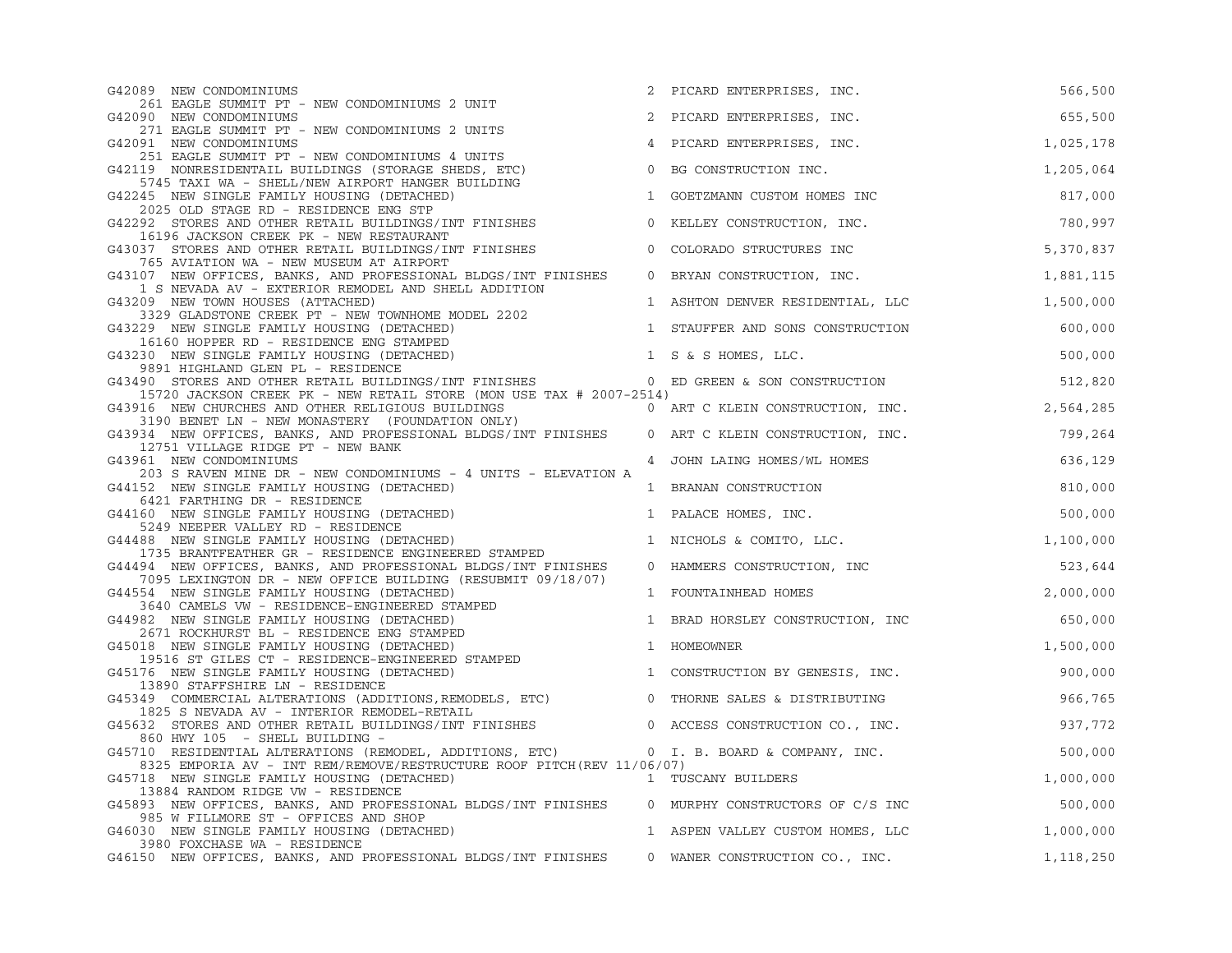9265 N UNION BL - BANK G46500 NEW OFFICES, BANKS, AND PROFESSIONAL BLDGS/INT FINISHES 9945 FEDERAL DRBLDG 1 - NEW (SHELL ) OFFICE BUILDING G46524 NEW OFFICES, BANKS, AND PROFESSIONAL BLDGS/INT FINISHES 1426 SELIX GR - NEW OFFICE/WAREHOUSE G46528 STORES AND OTHER RETAIL BUILDINGS/INT FINISHES 4010 TUTT BL - NEW AUTO DEALERSHIP & SVC CTR G46572 NEW SINGLE FAMILY HOUSING (DETACHED) 2393 RED EDGE HT - RESIDENCE G46768 NEW OFFICES, BANKS, AND PROFESSIONAL BLDGS/INT FINISHES 5030 EDISON AV - NEW OFFICE BUILDING-CORE/SHELL G46893 NEW SINGLE FAMILY HOUSING (DETACHED) 5860 GLADSTONE ST - RESIDENCE ENG STAMPED G46898 NEW SINGLE FAMILY HOUSING (DETACHED) 13585 LAURISTON PL - RESIDENCE ENG STAMPED G46930 NEW SINGLE FAMILY HOUSING (DETACHED) 1575 VINE CLIFF HT - RESIDENCE G47050 NEW CONDOMINIUMS 1110 BELL TOWER HTBLDG A - NEW CONDOMINIUMS 12 UNITS G47125 COMMERCIAL ALTERATIONS (ADDITIONS, REMODELS, ETC) 3445 ORO BLANCO DR - ADDITION TO CHURCH AND INTERIOR REMODEL G47510 NEW SINGLE FAMILY HOUSING (DETACHED) 9831 HIGHLAND GLEN PL - RESIDENCE (ENGINEERED STAMPED) G47781 NEW SINGLE FAMILY HOUSING (DETACHED) 13835 HILDENSHIRE PL - RESIDENCE G47879 STORES AND OTHER RETAIL BUILDINGS/INT FINISHES 5750 E WOODMEN RD - NEW RETAIL AUTO BODY G48479 NEW SINGLE FAMILY HOUSING (DETACHED) 19775 LOCKRIDGE DR - RESIDENCE G48496 NEW SINGLE FAMILY HOUSING (DETACHED) 19759 GLEN SHADOWS DR - RESIDENCE G48566 NEW SINGLE FAMILY HOUSING (DETACHED) 410 HIDDEN CREEK DR - RESIDENCE G48677 STORES AND OTHER RETAIL BUILDINGS/INT FINISHES 725 W BAPTIST RD - NEW RETAIL STORE G48766 NEW OFFICES, BANKS, AND PROFESSIONAL BLDGS/INT FINISHES 0 ADOLFSON & PETERSON 1,282,109 6011 E WOODMEN RD10 - INTERIOR FINISH - IMAGINEING DEPT G48789 NONRESIDENTAIL BUILDINGS (STORAGE SHEDS, ETC) 6083 E WOODMEN RD - HANGER AND MAINTENANCE BUILDING G48818 NEW OFFICES, BANKS, AND PROFESSIONAL BLDGS/INT FINISHES 13570 NORTHGATE ESTATES DR - SHELL BUILDING - OFFICE G48820 NEW OFFICES, BANKS, AND PROFESSIONAL BLDGS/INT FINISHES 0 RIVERS DEVELOPMENT, INC. 501,168 13560 NORTHGATE ESTATES DR - NEW OFFICE BUILDING - SHELL G49002 STORES AND OTHER RETAIL BUILDINGS/INT FINISHES 12205 VOYAGER PK - SHELL BUILDING/RETAIL FOUNDATION ONLY G49008 NEW HOSPITALS AND OTHER INSTITUTIONS 6011 E WOODMEN RD200 - INT FINISH/OUT PATIENT SURGERY G49343 STORES AND OTHER RETAIL BUILDINGS/INT FINISHES 3620 AUSTIN BLUFFS PK - NEW STORE G49349 NEW OFFICES, BANKS, AND PROFESSIONAL BLDGS/INT FINISHES 1400 E BOULDER ST600 - INT FINISH - OFFICE G49365 NEW OFFICES, BANKS, AND PROFESSIONAL BLDGS/INT FINISHES 270 S TEJON ST - INTERIOR FINISH - OFFICES G49468 NEW FIVE OR MORE FAMILY BUILDINGS 350 E LAS ANIMAS STSEE ENUM - APARTMENT BUILDING 48 UNITS G49480 NEW SINGLE FAMILY HOUSING (DETACHED) 2945 BONNE VISTA DR - RESIDENCE G49604 NEW OFFICES, BANKS, AND PROFESSIONAL BLDGS/INT FINISHES 13550 NORTHGATE ESTATES DR - NEW OFFICE BUILDING - SHELL ONLY

| 0            | COLARELLI CONSTRUCTION, INC.   | 8,052,384 |
|--------------|--------------------------------|-----------|
| 0            | HAMMERS CONSTRUCTION, INC      | 731,680   |
| 0            | CATAMOUNT CONSTRUCTORS, INC.   | 2,920,433 |
| 1            | HOMEOWNER                      | 550,000   |
| 0            | ESSEX BUILDERS LLC             | 751,752   |
| 1            | HOMEOWNER                      | 900,000   |
| 1            | CONSTRUCTION BY GENESIS, INC.  | 1,100,000 |
| $\mathbf{1}$ | BROOKBANK BUILDERS             | 1,000,000 |
| 12           | BLUE SPRUCE CONSTRUCTORS, LLC  | 1,596,669 |
| 0            | CENTURY COMMERCIAL BLDRS. CORP | 1,051,000 |
| 1            | ROBERT SCOTT GEN. CONTR., INC. | 750,000   |
| 1            | MUDDY SHOES BUILDERS, LLC.     | 500,000   |
| 0            | VARLEY CONSTRUCTION, INC.      | 2,428,229 |
| 1            | ZOOK CONTRACTING               | 500,000   |
| 1            | CENTRAL COLORADO BLDRS INC     | 500,000   |
| 1            | CRAFTSMAN CUSTOM HOMES, LLC.   | 800,000   |
| 0            | R & O CONSTRUCTION COMPANY     | 1,299,389 |
| 0            | ADOLFSON & PETERSON            | 1,282,109 |
| 0            | G E JOHNSON CONSTR CO, INC     | 800,000   |
| 0            | RIVERS DEVELOPMENT, INC.       | 501,168   |
| 0            | RIVERS DEVELOPMENT, INC.       | 501,168   |
| 0            | MERRITT GENERAL CONTRACTORS    | 720,553   |
| 0            | ADOLFSON & PETERSON            | 778,475   |
| 0            | MARK YOUNG CONSTRUCTION, INC.  | 7,145,689 |
| 0            | PCL CONSTRUCTION SERVICES, INC | 546,814   |
| $\mathbf{0}$ | GERALD H PHIPPS INC            | 2,700,000 |
| 48           | LUND-ROSS CONSTRUCTORS, INC.   | 2,410,920 |
| $\mathbf{1}$ | HARMONY HOMES, INC             | 750,000   |
| 0            | RIVERS DEVELOPMENT, INC.       | 501,168   |